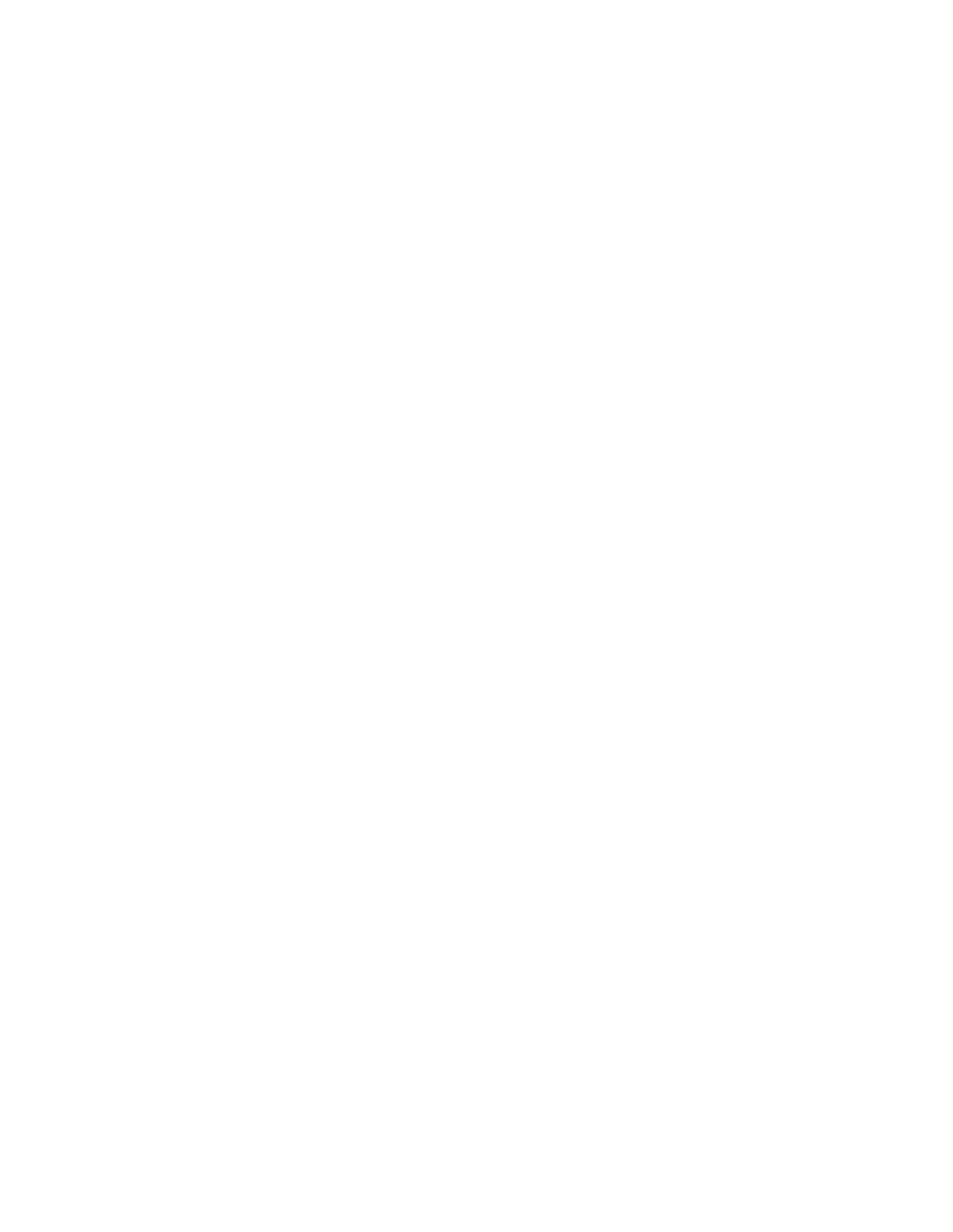# **ENGROSSED SUBSTITUTE HOUSE BILL 1341** \_\_\_\_\_\_\_\_\_\_\_\_\_\_\_\_\_\_\_\_\_\_\_\_\_\_\_\_\_\_\_\_\_\_\_\_\_\_\_\_\_\_\_\_\_\_\_

\_\_\_\_\_\_\_\_\_\_\_\_\_\_\_\_\_\_\_\_\_\_\_\_\_\_\_\_\_\_\_\_\_\_\_\_\_\_\_\_\_\_\_\_\_\_\_

AS RECOMMENDED BY THE CONFERENCE COMMITTEE

Passed Legislature - 1991 Regular Session

#### **State of Washington 52nd Legislature 1991 Regular Session**

**By** House Committee on Trade & Economic Development (originally sponsored by Representatives Sheldon, Hargrove, Jones, Inslee, Riley, Rayburn, P. Johnson, Bowman, Haugen, Paris, Brumsickle, Wynne, Beck, Fuhrman, Ferguson, Basich, Morton, Padden, Roland, Heavey, H. Myers, Peery, Ebersole, May, Lisk, Zellinsky, Nealey, Edmondson, Cooper, Betrozoff, Miller, Mitchell, Jacobsen, R. King, Wineberry, Franklin and R. Johnson).Read first time March 6, 1991.

 AN ACT Relating to economic development; amending RCW 43.210.030, 43.168.020, 43.160.010, 43.160.020, 43.160.076, 43.17.065, and 53.36.030; reenacting and amending RCW 43.210.050; adding new sections to chapter 43.31 RCW; adding new sections to chapter 43.210 RCW; adding new sections to chapter 43.131 RCW; adding new sections to chapter 43.160 RCW; adding a new section to chapter 43.168 RCW; creating new sections; repealing RCW 43.160.076; providing an effective date; providing an expiration date; and declaring an emergency.

9 BE IT ENACTED BY THE LEGISLATURE OF THE STATE OF WASHINGTON:

10 NEW SECTION. **Sec. 1.** The legislature finds that:

 (1) Cutbacks in allowable sales of old growth timber in Washington state pose a substantial threat to the region and the state with massive layoffs, loss of personal income, and declines in state 14 revenues;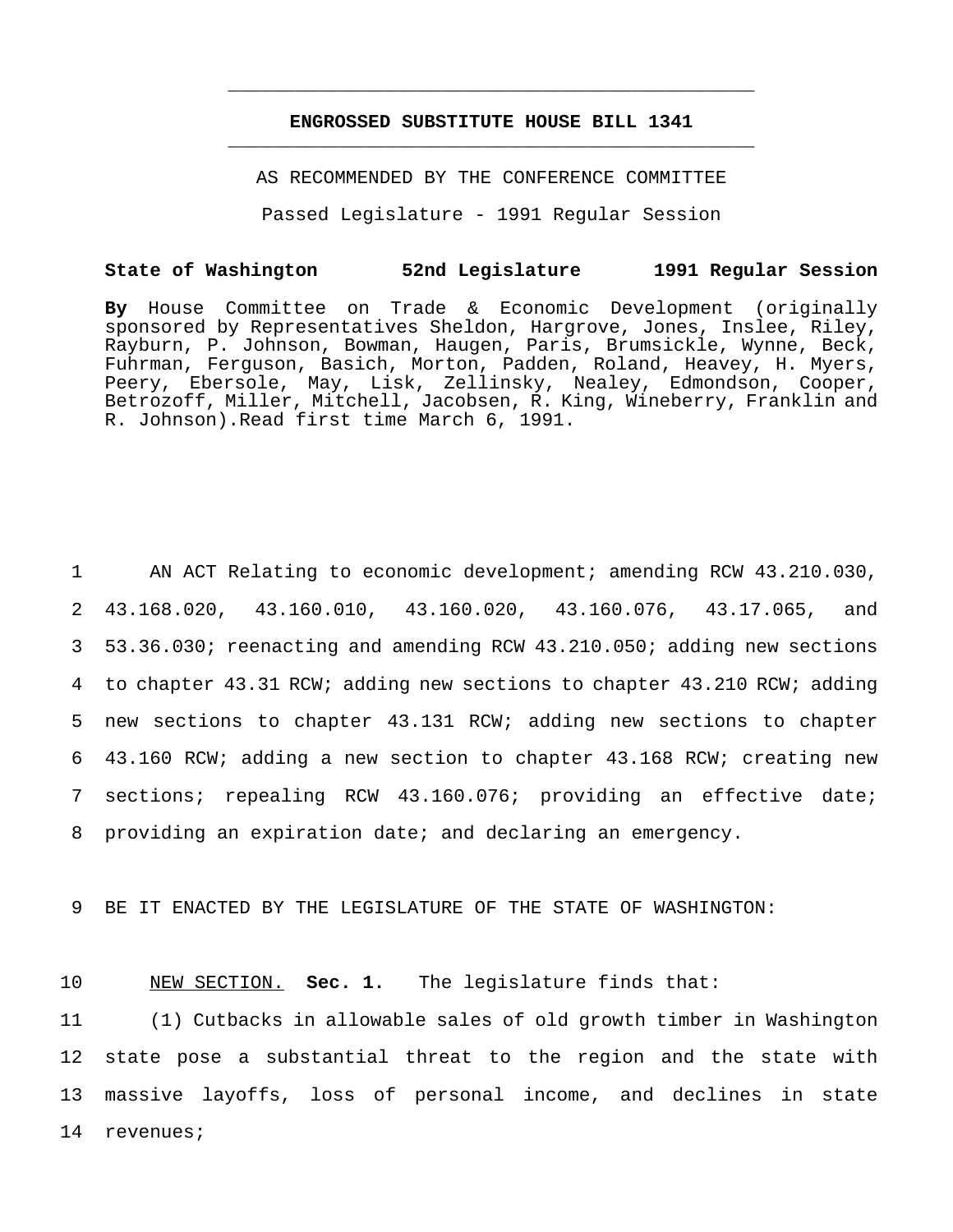(2) The timber impact areas are of critical significance to the state because of their leading role in the overall economic well-being of the state and their importance to the quality of life to all residents of Washington, and that these regions require a special state effort to diversify the local economy;

 (3) There are key opportunities to broaden the economic base in the timber impact areas including agriculture, high-technology, tourism, 8 and regional exports; and

 (4) A coordinated state, local, and private sector effort offers the greatest potential to promote economic diversification and to provide support for new projects within the region.

 The legislature further finds that if a special state effort does not take place the decline in allowable timber sales may result in a loss of six thousand logging and milling jobs; two hundred million 15 dollars in direct wages and benefits; twelve thousand indirect jobs; and three hundred million dollars in indirect wages and benefits.

 It is the intent of the legislature to develop comprehensive programs to provide diversified economic development and promote job creation and employment opportunities for the citizens of the timber impact areas.

 NEW SECTION. **Sec. 2.** For the purposes of sections 2 through 10 of this act:

(1) "Board" means the economic recovery coordination board;

 (2) "Timber impact area" means a county having a population of less than five hundred thousand, or a city or town located within a county having a population of less than five hundred thousand, and meeting two of the following three criteria, as determined by the employment security department, for the most recent year such data is available: (a) A lumber and wood products employment location quotient at or above ESHB 1341.SL p. 2 of 33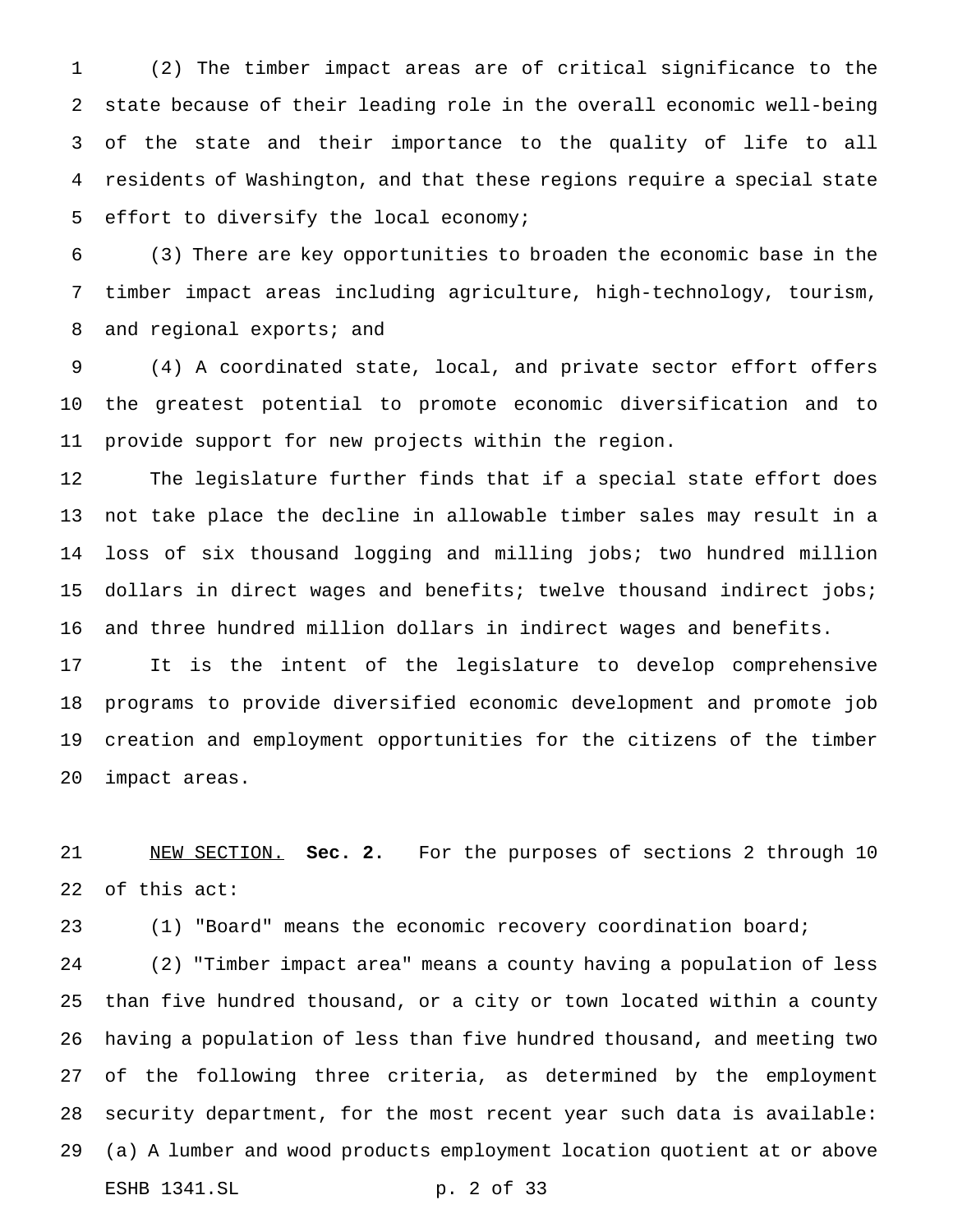the state average; (b) projected or actual direct lumber and wood products job losses of one hundred positions or more, except counties having a population greater than two hundred thousand but less than five hundred thousand must have direct lumber and wood products job losses of one thousand positions or more; or (c) an annual unemployment rate twenty percent or more above the state average.

 NEW SECTION. **Sec. 3.** (1) The governor shall appoint a timber recovery coordinator. The coordinator shall coordinate the state and federal economic and social programs targeted to timber impact areas. (2) The coordinator's responsibilities shall include but not be limited to:

 (a) Serving as executive secretary of the economic recovery coordination board and directing staff associated with the board.

 (b) Chairing the agency timber task force and directing staff associated with the task force.

 (c) Coordinating and maximizing the impact of state and federal assistance to timber impact areas.

 (d) Coordinating and expediting programs to assist timber impact areas.

 (e) Providing the legislature with a status and impact report on the timber recovery program in January 1992.

(3) This section shall expire June 30, 1993.

 NEW SECTION. **Sec. 4.** (1) There is established the agency timber task force. The task force shall be chaired by the timber recovery coordinator. It shall be the responsibility of the coordinator that all directives of this act are carried out expeditiously by the agencies represented in the task force. The task force shall consist of the directors, or representatives of the directors, of the following

p. 3 of 33 ESHB 1341.SL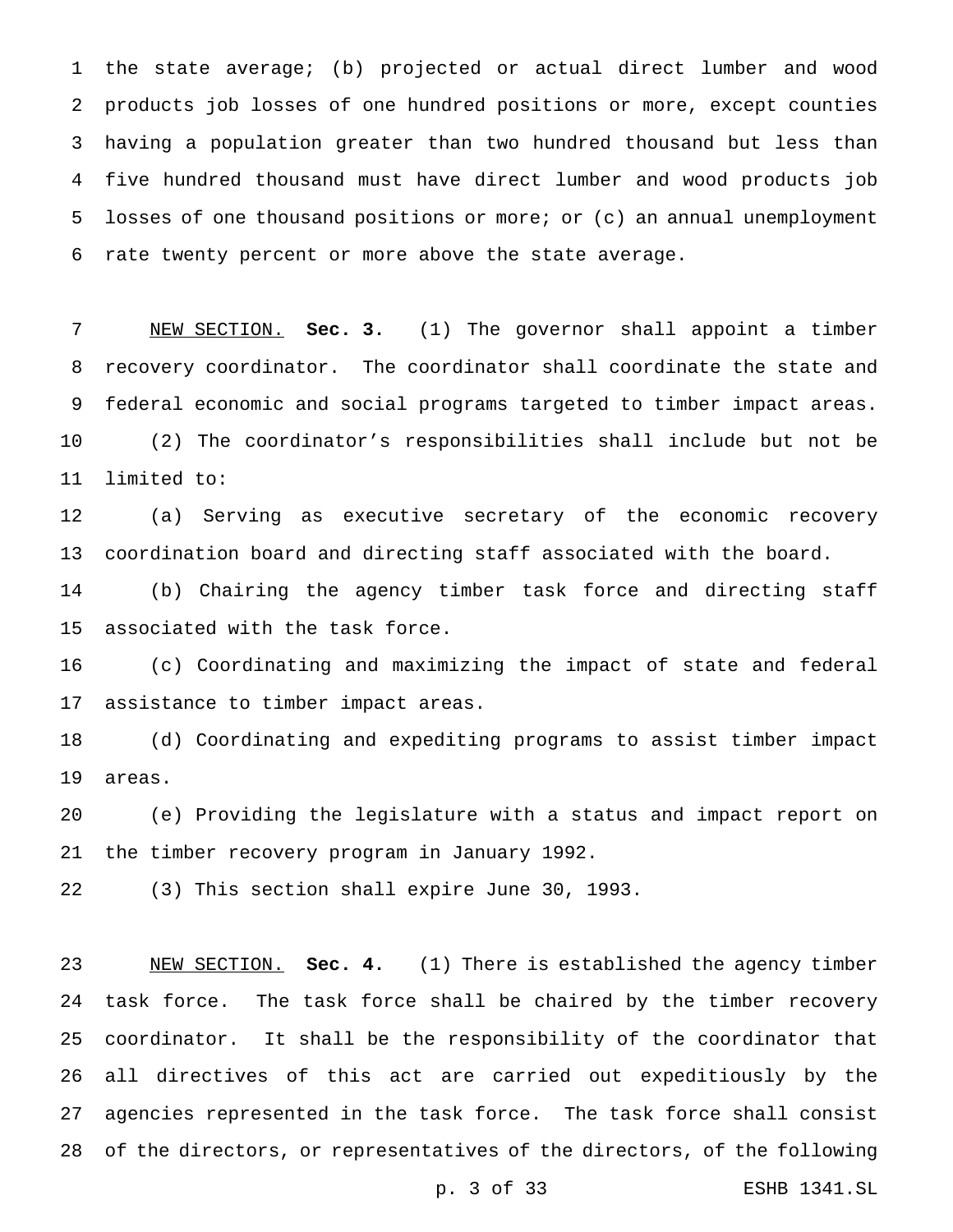agencies: The department of trade and economic development, department 2 of community development, employment security department, department of social and health services, state board for community college education, state board for vocational education, or its replacement entity, department of natural resources, department of transportation, state energy office, department of wildlife, University of Washington center for international trade in forest products, and department of ecology. The task force may consult and enlist the assistance of the following: The higher education coordinating board, University of Washington college of forest resources, Washington State University school of forestry, Northwest policy center, state superintendent of public instruction, the Evergreen partnership, Washington association of counties, and rural development council.

(2) This section shall expire June 30, 1993.

 NEW SECTION. **Sec. 5.** The Washington state institute for public policy at The Evergreen State College shall design an evaluation mechanism for the timber recovery act and undertake an evaluation of the act's effectiveness by November 1, 1993. The agencies implementing the timber recovery programs under this act shall assist the institute for public policy in this evaluation.

 NEW SECTION. **Sec. 6.** (1) There is established the economic recovery coordination board consisting of one representative, appointed by the governor, from each county that is a timber impact area. The timber recovery coordinator shall also be a member of the board. Each associate development organization from counties that are timber impact areas, in consultation with the county legislative authority, shall submit to the governor the names of three nominees representing different interests in each county. Within sixty days after the ESHB 1341.SL p. 4 of 33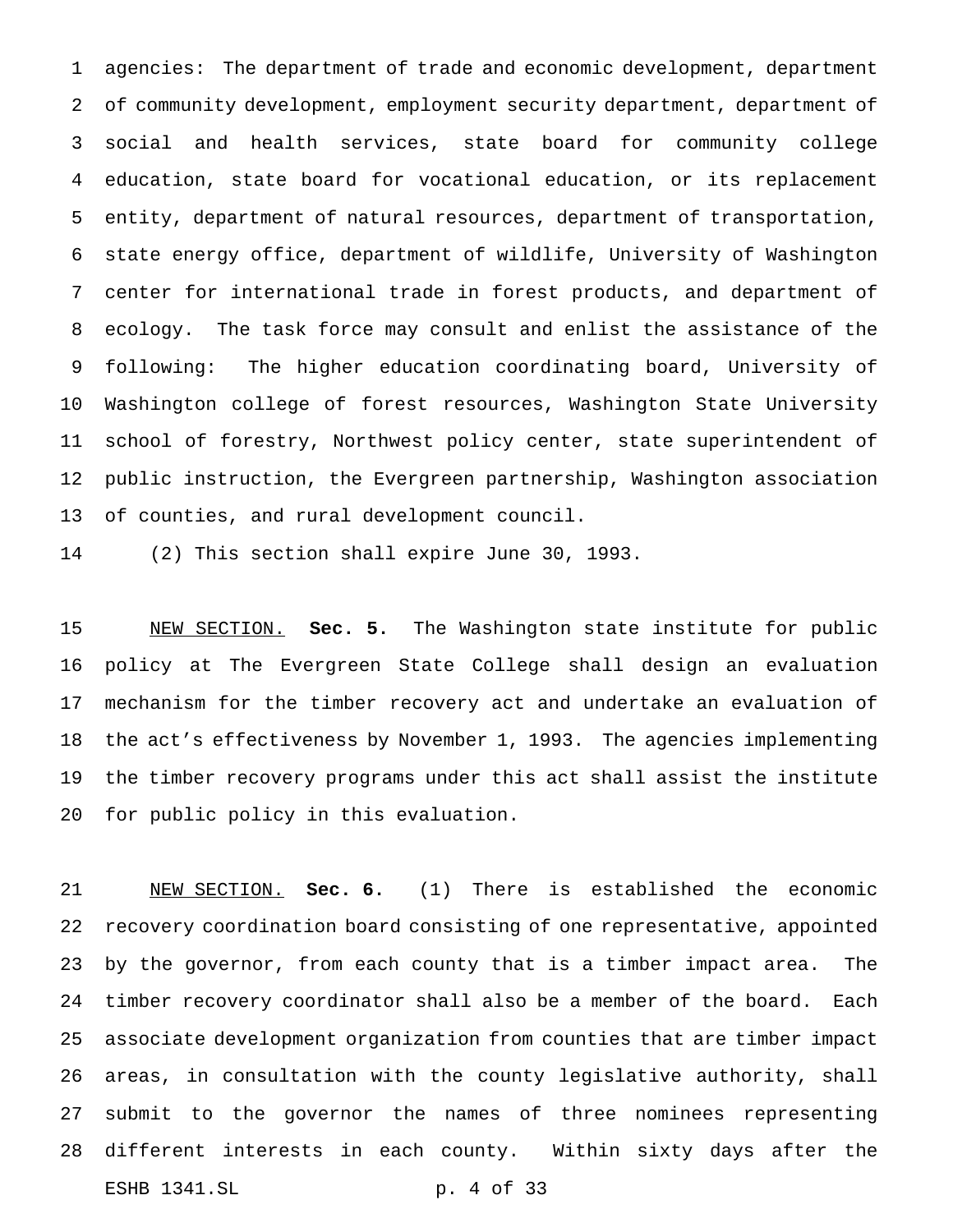effective date of this section, the governor shall select one nominee from each list submitted by associate development organizations. In making the appointments, the governor shall endeavor to ensure that the board represents a diversity of backgrounds. Vacancies shall be filled in the same manner as the original appointment.

(2) The board shall:

 (a) Advise the timber recovery coordinator and the agency timber task force on issues relating to timber impact area economic and social development, and review and provide recommendations on proposals for the diversification of the timber impact areas presented to it by the timber recovery coordinator.

 (b) Respond to the needs and concerns of citizens at the local level.

 (c) Develop strategies for the economic recovery of timber impact areas.

 (d) Provide recommendations to the governor, the legislature, and congress on land management and economic and regulatory policies that affect timber impact areas.

 (e) Recommend to the legislature any changes or improvements in existing programs designed to benefit timber impact areas.

 (3) Members of the board and committees shall receive no compensation but shall be reimbursed for travel expenses under RCW 43.03.050 and 43.03.060.

(4) This section shall expire June 30, 1993.

 NEW SECTION. **Sec. 7.** The department of trade and economic development, as a member of the agency timber task force and in consultation with the board, shall:

 (1) Implement an expanded value-added forest products development industrial extension program. The department shall provide technical

p. 5 of 33 ESHB 1341.SL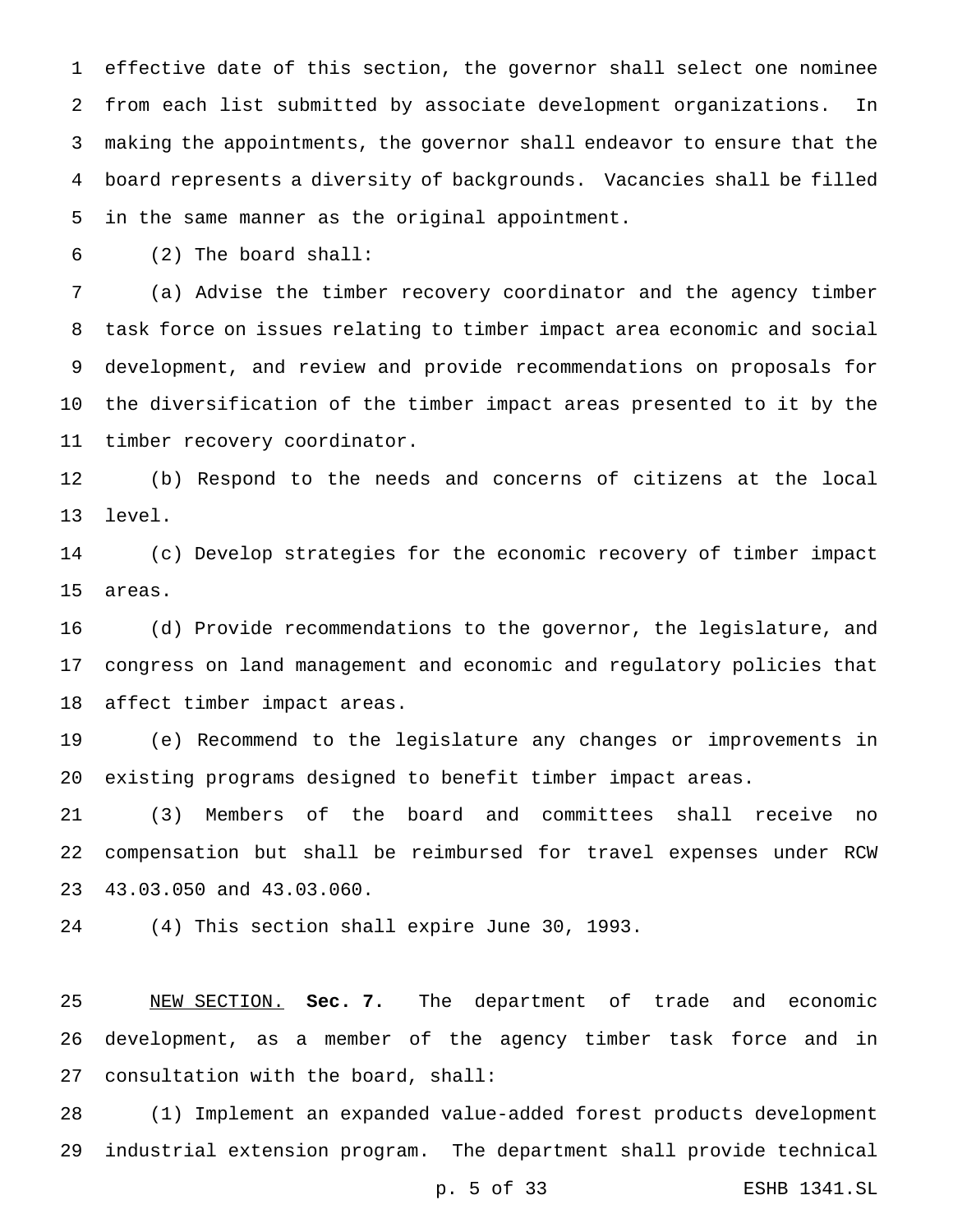assistance to small and medium-sized forest products companies to include:

(a) Secondary manufacturing product development;

(b) Plant and equipment maintenance;

 (c) Identification and development of domestic market opportunities;

(d) Building products export development assistance;

(e) At-risk business development assistance;

(f) Business network development; and

(g) Timber impact area industrial diversification.

 (2) Provide local contracts for small and medium-sized forest product companies, start-ups, and business organizations for business feasibility, market development, and business network contracts that will benefit value-added production efforts in the industry.

 (3) Contract with local business organizations in timber impact areas for development of programs to promote industrial diversification. In addition, the department shall develop an interagency agreement with the department of community development for local capacity-building grants to local governments and community-based organizations in timber impact areas, which may include long-range planning and needs assessments.

 For the 1991-93 biennium, the department of trade and economic development shall use funds appropriated for this section for contracts and for no more than two additional staff positions.

 NEW SECTION. **Sec. 8.** The department of trade and economic development shall increase the resources available to associate development organizations in counties meeting the following criteria, as determined by the employment security department: (1) A lumber and wood products employment location quotient at or above the state ESHB 1341.SL p. 6 of 33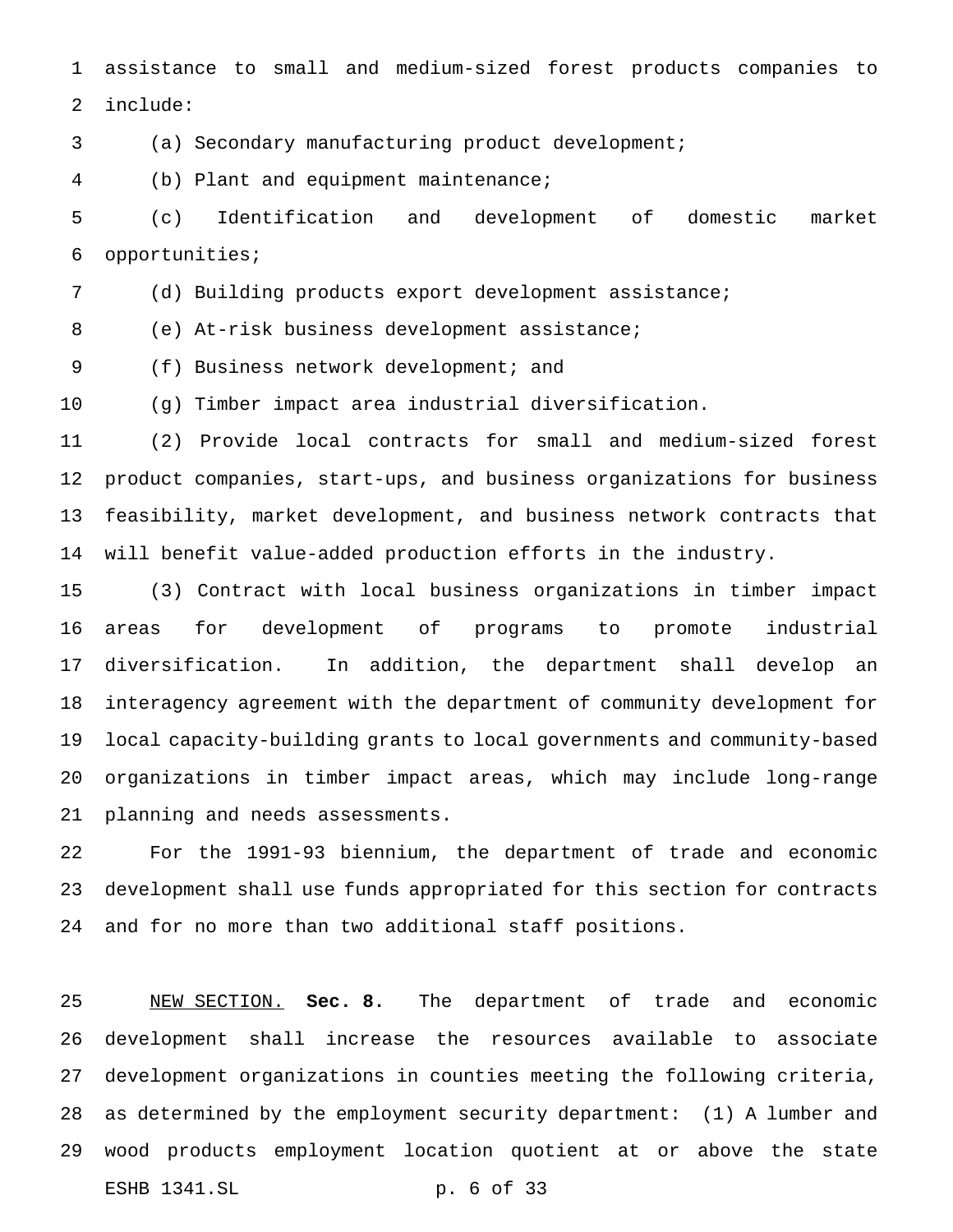average; (2) a direct lumber and wood products job loss of one hundred positions or more; and (3) an annual unemployment rate twenty percent above the state average. These resources are for the purpose of providing economic and community development services in timber impact areas and providing resource and referral services to the community regarding state and local economic and community development services.

 NEW SECTION. **Sec. 9.** The department of community development as a part of the agency timber task force and in consultation with the board, shall implement a community assistance program to enable communities to build local capacity for sustainable economic development efforts. The program shall provide resources and technical assistance to timber impact areas.

 In addition, the department shall develop an interagency agreement with the department of trade and economic development for local capacity-building grants to local governments and community-based organizations in timber impact areas.

 NEW SECTION. **Sec. 10.** In order to explore economic diversification options in timber impact areas and address urban congestion, the Washington state air transportation commission study shall consider the possibility of locating an airport facility designed to relieve air traffic overflow from Seattle-Tacoma international airport in Grays Harbor county.

 The commission shall consider airport facilities currently in use in Grays Harbor county, the property set aside at the uncompleted Satsop nuclear site, the distance from operating port facilities, the desires of the community, and linkage with the Interstate 5 corridor by rapid transit rail service.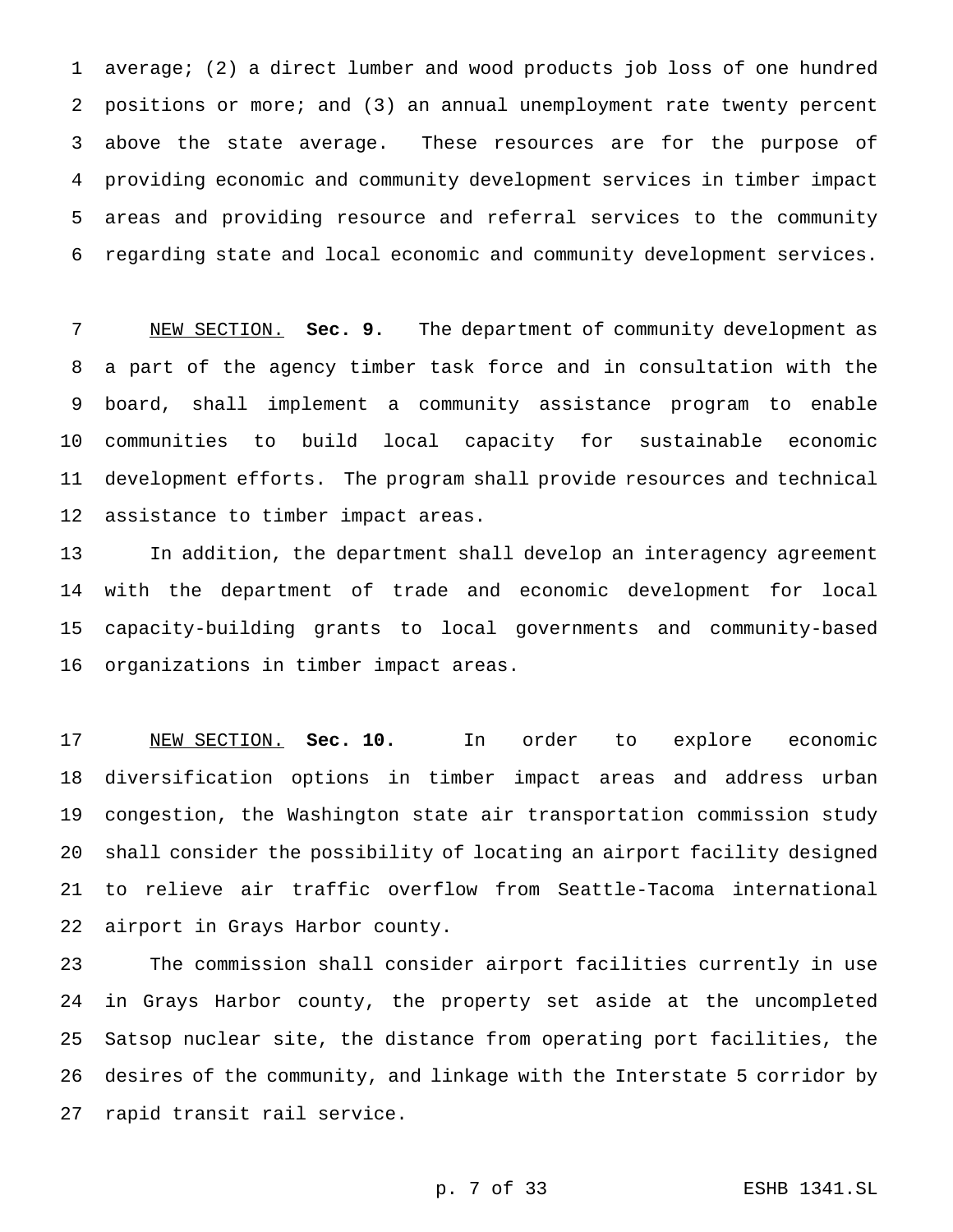NEW SECTION. **Sec. 11.** (1) The Pacific Northwest export assistance project is hereby created for the following purposes:

 (a) To assist manufacturers relatively new to exporting with gross annual revenues less than twenty-five million dollars with comprehensive services for designing and managing introductory export strategies and in securing financing and credit guarantees for export transactions;

 (b) To provide, in cooperation with the export promotion services offered by the department of trade and economic development and the Washington state department of agriculture, information and assistance to manufacturers with gross annual revenues less than twenty-five million dollars about the methods and procedures of structuring company specific export financing and credit guarantee alternatives; or

 (c) To provide information to their clients about opportunities in organizing cooperative export networks, foreign sales corporations, or export trading companies under the United States export trading company act of 1982, for the purpose of increasing their comparative sales volume and ability to export their products to foreign markets.

 (2) The Pacific Northwest export assistance project is a separate branch of the small business export finance assistance center for accounting and auditing purposes.

 (3) The Pacific Northwest export assistance project is subject to the authority of the small business export finance assistance center, under RCW 43.210.020, and shall be governed and managed by the board of directors, under RCW 43.210.030.

 NEW SECTION. **Sec. 12.** (1) The small business export finance assistance center has the following powers and duties when exercising its authority under section 11(3) of this act:

# ESHB 1341.SL p. 8 of 33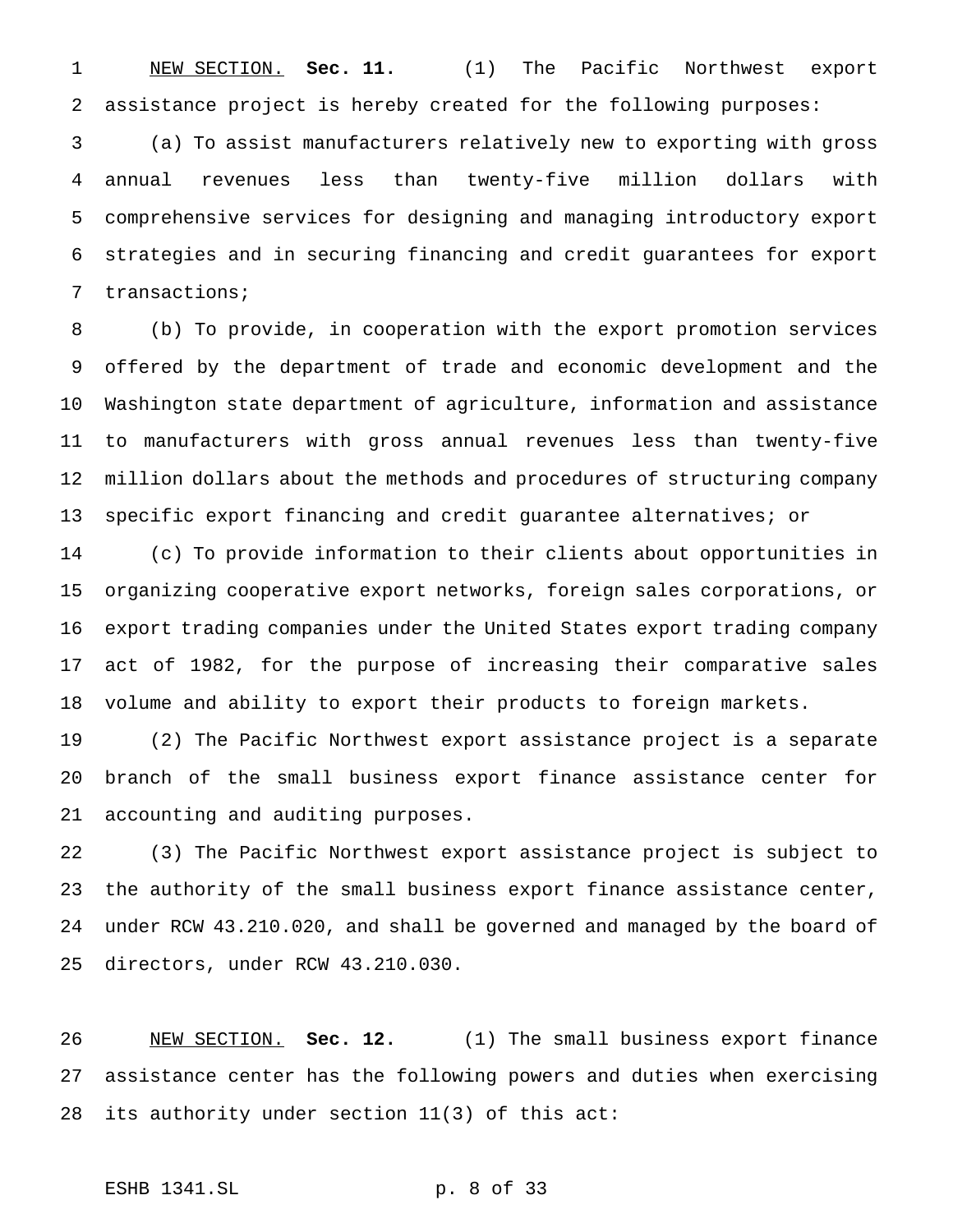(a) Solicit and accept grants, contributions, and any other financial assistance from the federal government, federal agencies, and any other public or private sources to carry out its purposes;

 (b) Offer comprehensive export assistance and counseling to manufacturers relatively new to exporting with gross annual revenues less than twenty-five million dollars. As close to ninety percent as possible of each year's new cadre of clients must have gross annual revenues of less than five million dollars at the time of their initial contract. At least fifty percent of each year's new cadre of clients shall be from timber impact areas as defined in section 2 of this act. Counseling may include, but not be limited to, helping clients obtain debt or equity financing, in constructing competent proposals, and assessing federal guarantee and/or insurance programs that underwrite exporting risk; assisting clients in evaluating their international marketplace by developing marketing materials, assessing and selecting targeted markets; assisting firms in finding foreign customers by conducting foreign market research, evaluating distribution systems, selecting and assisting in identification of and/or negotiations with foreign agents, distributors, retailers, and by promoting products through attending trade shows abroad; advising companies on their products, guarantees, and after sales service requirements necessary to compete effectively in a foreign market; designing a competitive strategy for a firm's products in targeted markets and methods of minimizing their commercial and political risks; securing for clients specific assistance as needed, outside the center's field of expertise, by referrals to other public or private organizations. The Pacific Northwest export assistance project shall focus its efforts on facilitating export transactions for its clients, and in doing so, provide such technical services as are appropriate to accomplish its mission either with staff or outside consultants;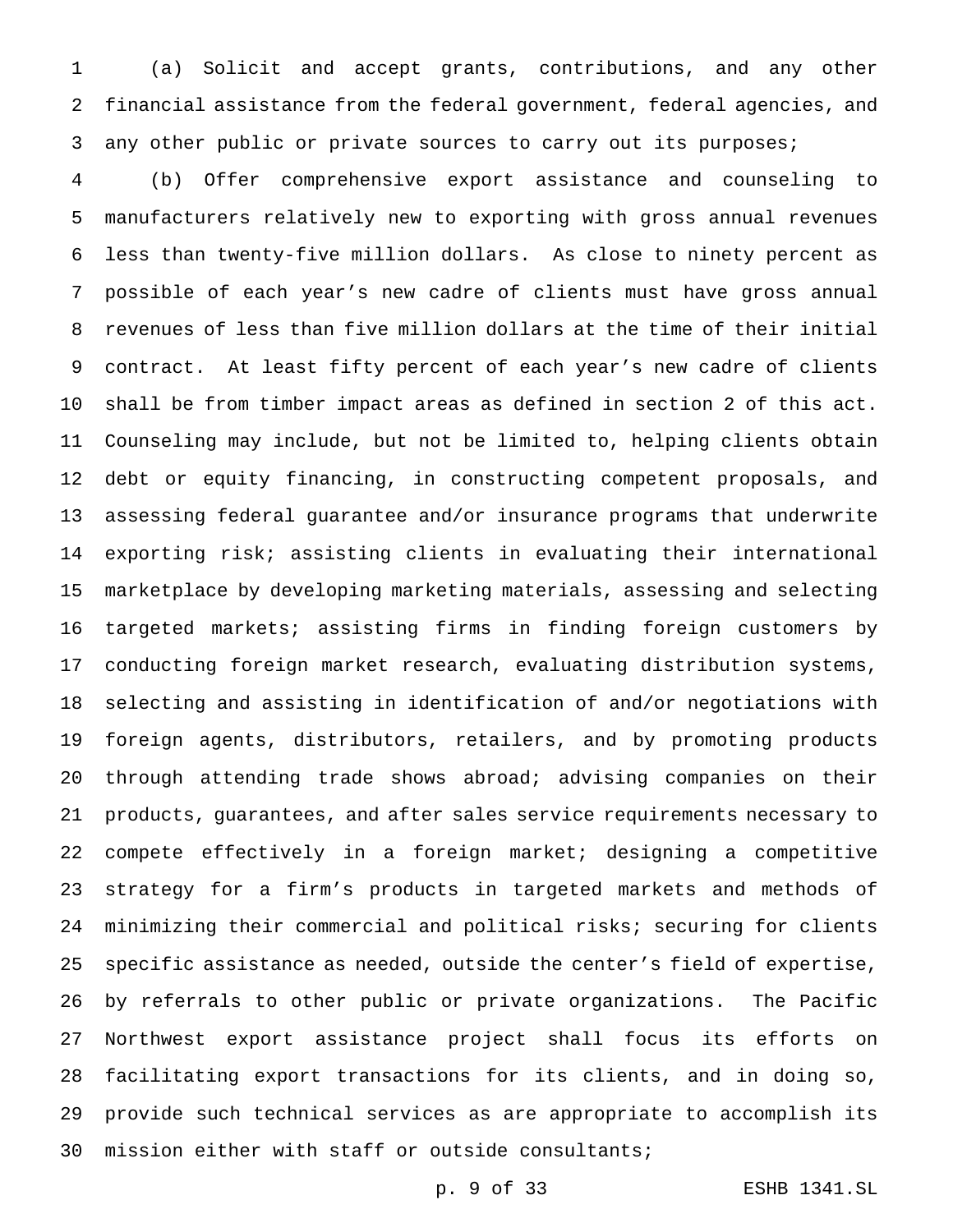(c) Sign three-year counseling agreements with its clients that provide for termination if adequate funding for the Pacific Northwest export assistance project is not provided in future appropriations. Counseling agreements shall not be renewed unless there are compelling reasons to do so, and under no circumstances shall they be renewed for more than two additional years. A counseling agreement may not be renewed more than once. The counseling agreements shall have mutual performance clauses, that if not met, will be grounds for releasing each party, without penalty, from the provisions of the agreement. Clients shall be immediately released from a counseling agreement with the Pacific Northwest export assistance project, without penalty, if a client wishes to switch to a private export management service and produces a valid contract signed with a private export management service, or if the president of the small business export finance assistance center determines there are compelling reasons to release a client from the provisions of the counseling agreement;

 (d) May contract with private or public international trade education services to provide Pacific Northwest export assistance project clients with training in international business. The president and board of directors shall decide the amount of funding allocated for educational services based on the availability of resources in the operating budget of the Pacific Northwest export assistance project;

 (e) May contract with the Washington state international trade fair to provide services for Pacific Northwest export assistance project clients to participate in one trade show annually. The president and board of directors shall decide the amount of funding allocated for trade fair assistance based on the availability of resources in the operating budget of the Pacific Northwest export assistance project;

 (f) Provide biennial assessments of its performance. Project personnel shall work with the department of revenue and employment ESHB 1341.SL p. 10 of 33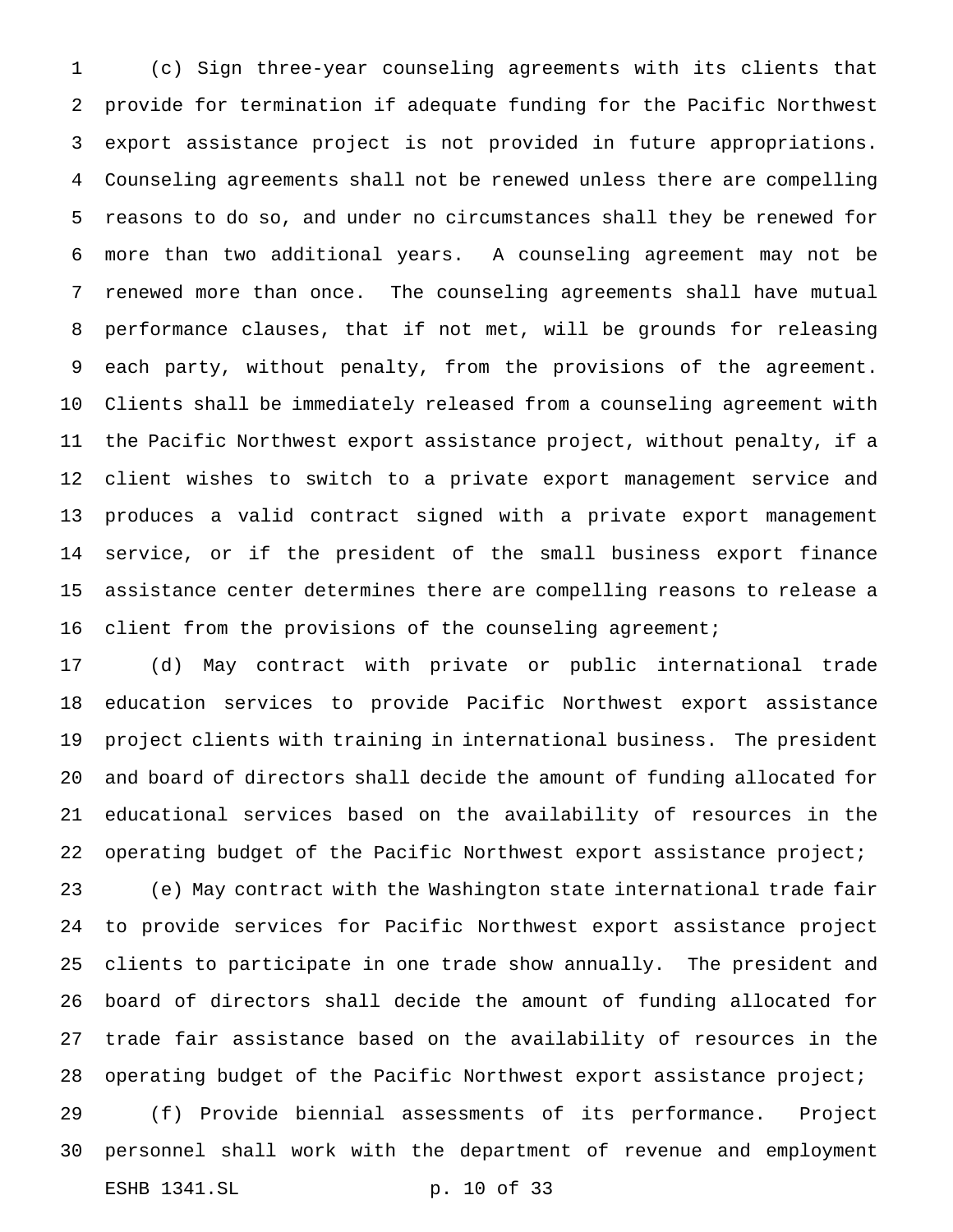security department to confidentially track the performance of the project's clients in increasing tax revenues to the state, increasing gross sales revenues and volume of products destined to foreign clients, and in creating new jobs for Washington citizens. A biennial report shall be prepared for the governor and legislature to assess the costs and benefits to the state from creating the project. The president of the small business export finance assistance center shall design an appropriate methodology for biennial assessments in consultation with the director of the department of trade and economic development and the director of the Washington state department of agriculture. The department of revenue and the employment security department shall provide data necessary to complete this biennial evaluation, if the data being requested is available from existing data bases. Client-specific information generated from the files of the department of revenue and the employment security department for the purposes of this evaluation shall be kept strictly confidential by each department and the small business export finance assistance center; (g) Take whatever action may be necessary to accomplish the purposes set forth in sections 11 through 14 of this act; and (h) Limit its assistance to promoting the exportation of value- added manufactured goods. The project shall not provide counseling or assistance, under any circumstances, for the importation of foreign

made goods into the United States.

 (2) The Pacific Northwest export assistance project shall not, under any circumstances, assume ownership or take title to the goods of its clients.

 (3) The Pacific Northwest export assistance project may not use any Washington state funds which come from the public treasury of the state of Washington to make loans or to make any payment under a loan guarantee agreement. Under no circumstances may the center use any

p. 11 of 33 ESHB 1341.SL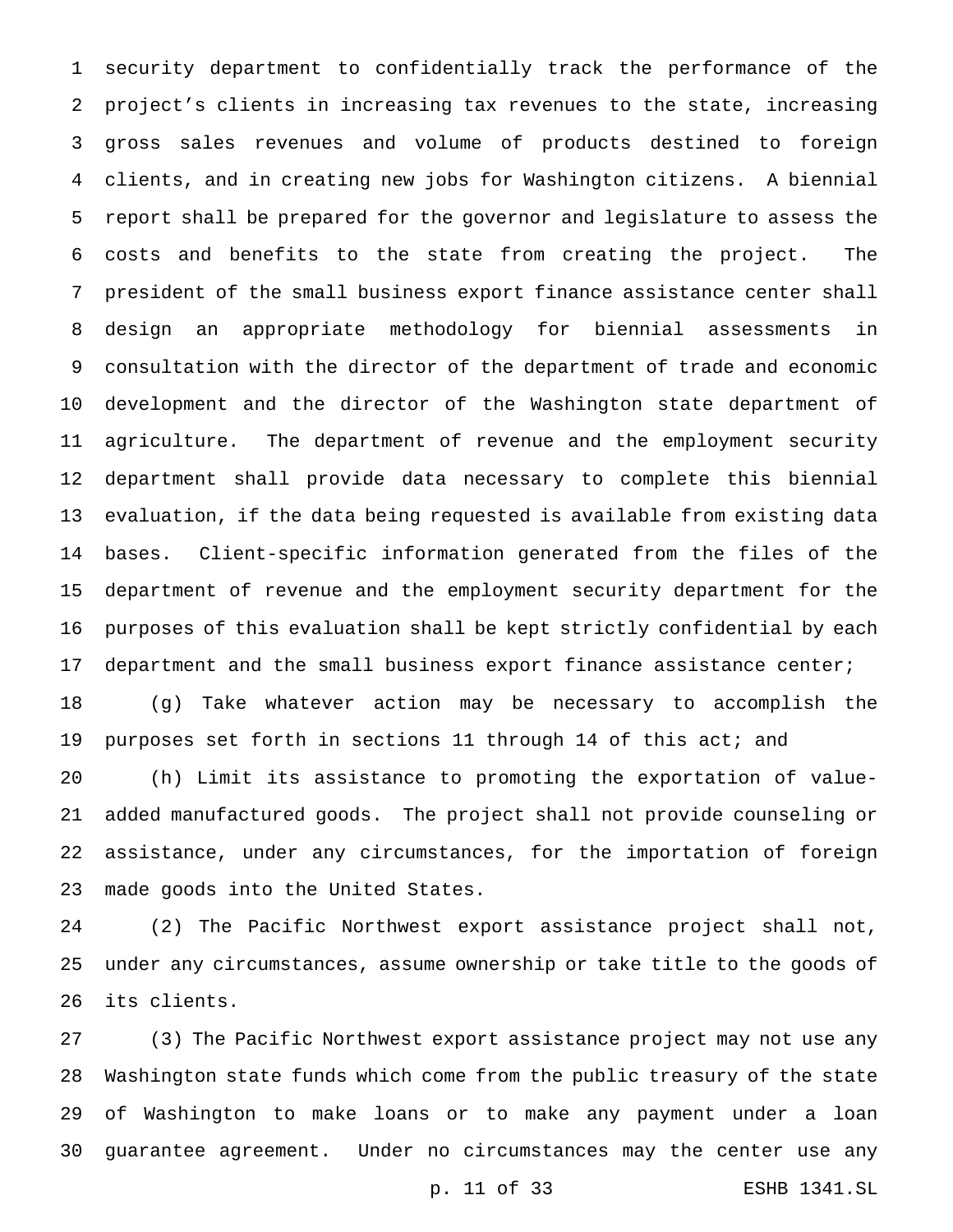funds received under RCW 43.210.050 to make or assist in making any loan or to pay or assist in paying any amount under a loan guarantee agreement. Debts of the center shall be center debts only and may be satisfied only from the resources of the center. The state of Washington shall not in any way be liable for such debts.

 (4) The Pacific Northwest export assistance project shall make every effort to seek nonstate funds to supplement its operations.

 (5) The Pacific Northwest export assistance project shall take whatever steps are necessary to provide its services, if requested, to the states of Oregon, Idaho, Montana, Alaska, and the Canadian provinces of British Columbia and Alberta. Interstate services shall not be provided by the Pacific Northwest export assistance project during its first biennium of operation. The provision of services may be temporary and subject to the payment of fees, or each state may request permanent services contingent upon a level of permanent funding adequate for services provided. Temporary services and fees may be negotiated by the small business export finance assistance center's president subject to approval of the board of directors. The president of the small business export finance assistance center may enter into negotiations with neighboring states to contract for delivery of the project's services. Final contracts for providing the project's counseling and services outside of the state of Washington on a permanent basis shall be subject to approval of the governor, appropriate legislative oversight committees, and the small business export finance assistance center's board of directors.

 (6) The small business export finance assistance center may receive such gifts, grants, and endowments from public or private sources as may be made from time to time, in trust or otherwise, for the use and benefit of the purposes of the Pacific Northwest export assistance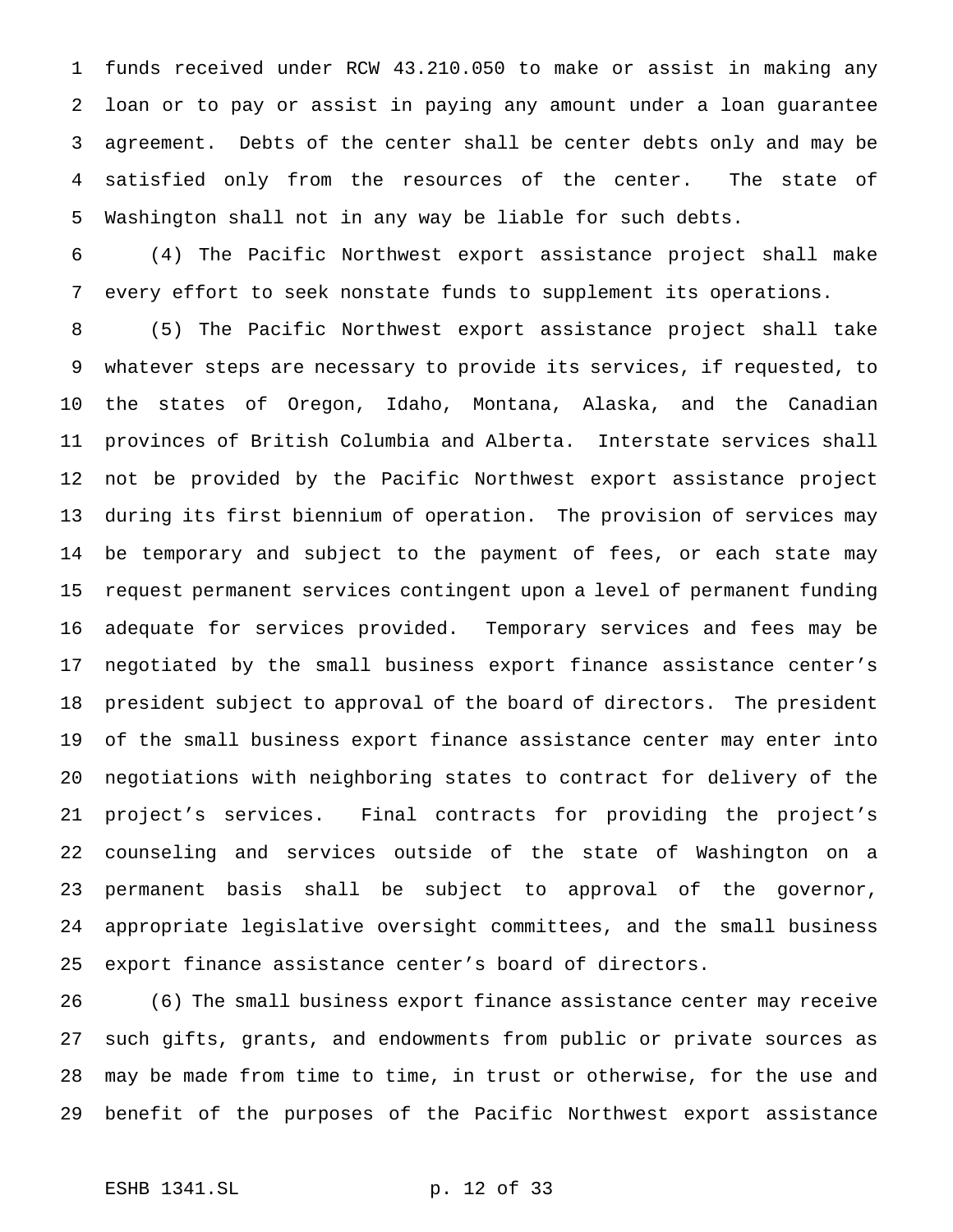project and expend the same or any income therefrom according to the terms of the gifts, grants, or endowments.

 (7) The president of the small business export finance assistance center, in consultation with the board of directors, may use the following formula in determining the number of clients that can be reasonably served by the Pacific Northwest export assistance project relative to its appropriation. Divide the amount appropriated for administration of the Pacific Northwest export assistance project by the marginal cost of adding each additional Pacific Northwest export assistance project client. For the purposes of this calculation, and only for the first biennium of operation, the biennial marginal cost of adding each additional Pacific Northwest export assistance project client shall be fifty-seven thousand ninety-five dollars. The biennial marginal cost of adding each additional client after the first biennium of operation shall be established from the actual operating experience of the Pacific Northwest export assistance project.

 (8) All receipts from the Pacific Northwest export assistance project shall be deposited into the general fund.

 NEW SECTION. **Sec. 13.** The department of trade and economic development shall adopt rules under chapter 34.05 RCW as necessary to carry out the purposes of sections 11 through 14 of this act.

 NEW SECTION. **Sec. 14.** The small business export finance assistance center fund is created in the custody of the state treasurer. Expenditures from the fund may be used only for the purposes of funding the services of the small business export finance assistance center and its projects under this chapter. Only the director of the department of trade and economic development or the director's designee may authorize expenditures from the fund. The

p. 13 of 33 ESHB 1341.SL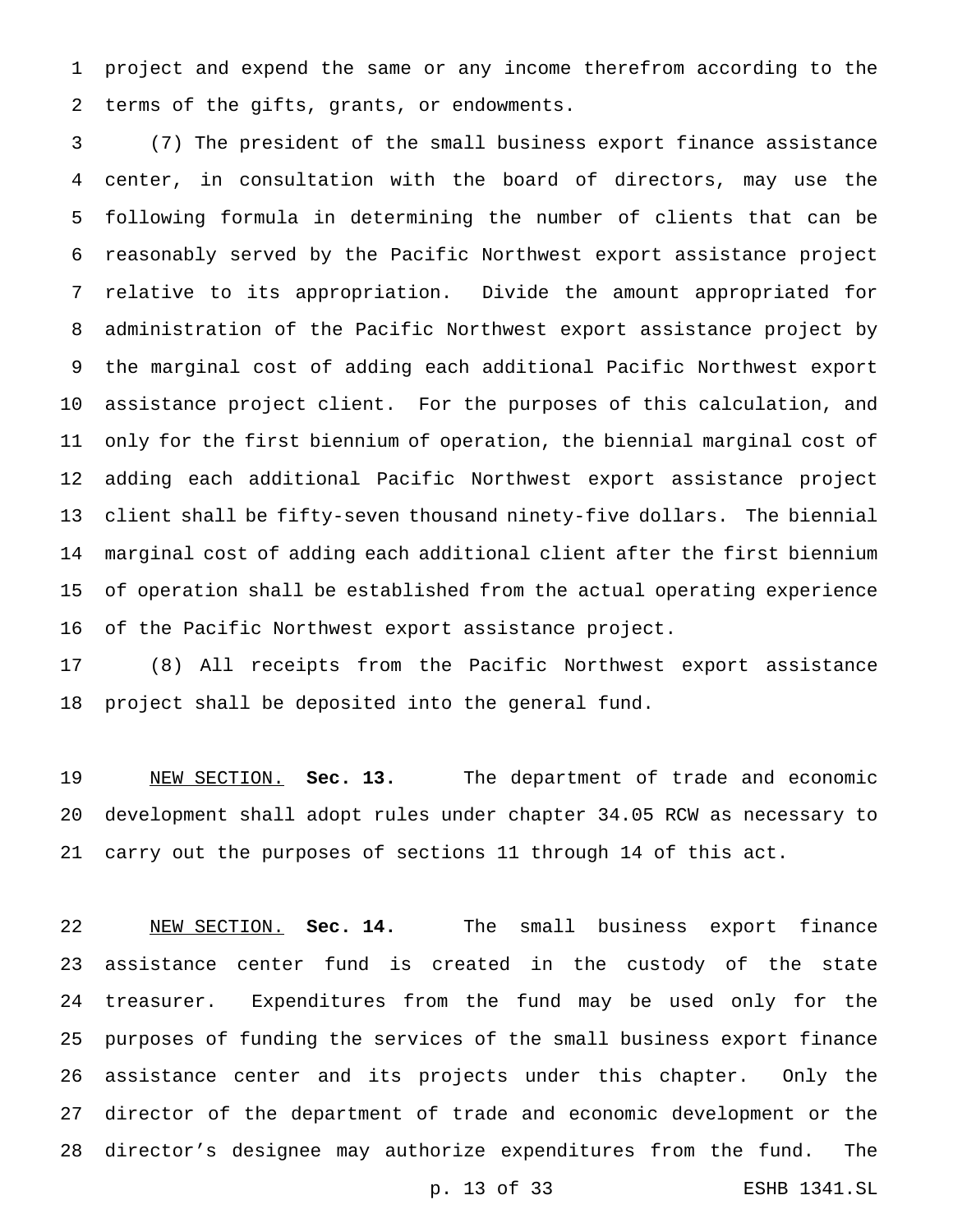director of the department of trade and economic development shall not withhold funds appropriated for the administration of the small business export finance assistance center and its projects, if the small business export finance assistance center complies with the provisions of its contract under RCW 43.210.050 and section 11 of this act. Funding appropriated by the state of Washington shall not be used to provide services to other states or provinces. The fund is subject to allotment procedures under chapter 43.88 RCW, but no appropriation is required for expenditures.

 **Sec. 15.** RCW 43.210.030 and 1985 c 231 s 3 are each amended to read as follows:

 The small business export finance assistance center and its 13 branches shall be governed and managed by a board of ((<del>seventeen</del>)) 14 nineteen directors appointed by the governor and confirmed by the senate. The directors shall serve terms of six years except that two of the original directors shall serve for two years and two of the original directors shall serve for four years. The directors may provide for the payment of their expenses. The directors shall include a representative of a not-for-profit corporation formed for the purpose of facilitating economic development, at least two representatives of state financial institutions engaged in the financing of export transactions, a representative of a port district, and a representative 23 of organized labor. Of the remaining board members, there shall be ( $(a - b)$ 24 representative of the governor,) one representative of business from the area west of Puget Sound, one representative of business from the area east of Puget Sound and west of the Cascade range, one representative of business from the area east of the Cascade range and 28 west of the Columbia river, ((and)) one representative of business from 29 the area east of the Columbia river, the director of the department of ESHB 1341.SL p. 14 of 33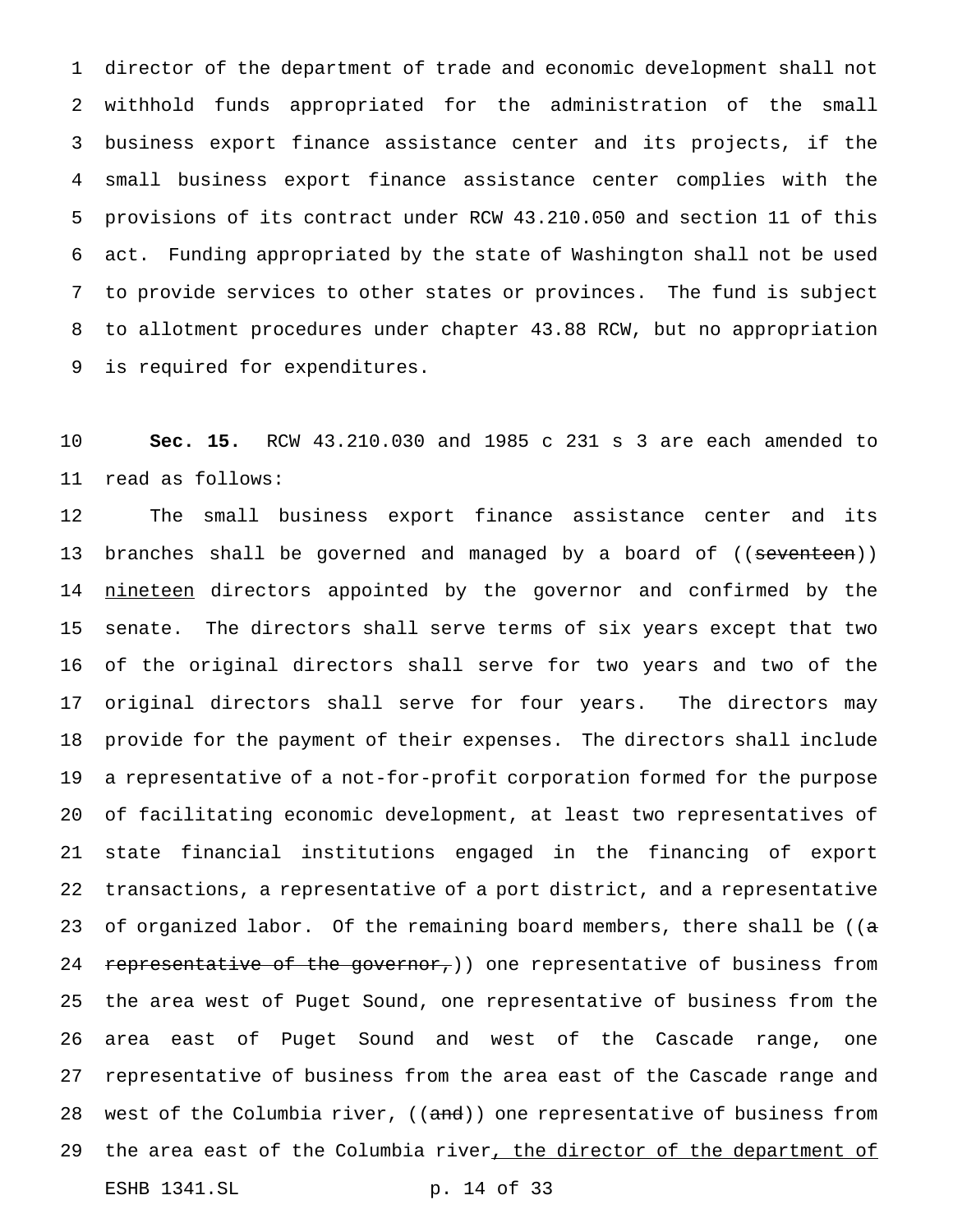1 trade and economic development, and the director of the department of 2 agriculture. One of the directors shall be a representative of the public selected from the area in the state west of the Cascade mountain range and one director shall be a representative of the public selected from that area of the state east of the Cascade mountain range. One director shall be a representative of the public at large. The directors shall be broadly representative of geographic areas of the state, and the representatives of businesses shall represent at least four different industries in different sized businesses as follows: (a) One representative of a company employing fewer than one hundred persons; (b) one representative of a company employing between one 12 hundred and five hundred persons; ((<del>and</del>)) (c) ((<del>two</del>)) <u>one</u> 13 representative((s)) of ((companies)) a company employing more than five 14 hundred persons; (d) one representative from an export management company; and (e) one representative from an agricultural or food 16 processing company. Any vacancies on the board due to the expiration of a term or for any other reason shall be filled by appointment by the governor for the unexpired term.

19 **Sec. 16.** RCW 43.210.050 and 1985 c 466 s 64 and 1985 c 231 s 5 are 20 each reenacted and amended to read as follows:

21 The small business export finance assistance center formed under 22 RCW 43.210.020 and 43.210.030 ((is eligible to receive consideration 23 for)) shall enter into a contract under this chapter ((from the)) with 24 the department of trade and economic development or its statutory 25 successor. The contract shall require the center to provide export 26 assistance services, ((may not have a duration of longer than two 27 years,)) consistent with sections 11 through 14 of this act, shall have 28 a duration of two years, and shall require the center to aggressively 29 seek to fund its continued operation from nonstate funds. The contract

p. 15 of 33 ESHB 1341.SL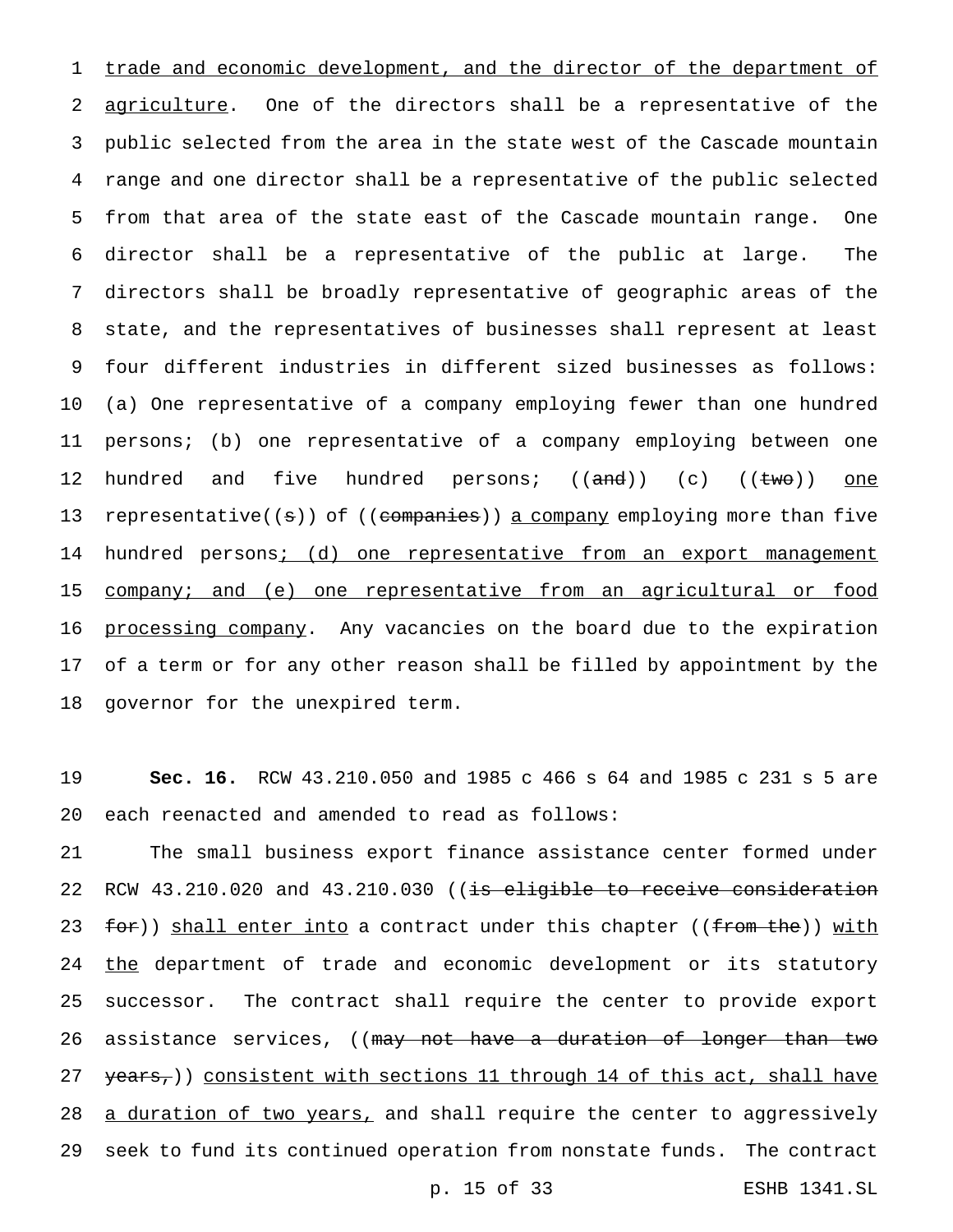1 shall also require the center to report ((at least twice)) annually to 2 the department on its success in obtaining nonstate funding. Upon 3 expiration of the contract, any provisions within the contract 4 applicable to the Pacific Northwest export assistance project shall be 5 automatically renewed without change provided the legislature 6 appropriates funds for administration of the small business export 7 assistance center and the Pacific Northwest export assistance project. 8 The provisions of the contract related to the Pacific Northwest export 9 assistance project may be changed at any time if the director of the 10 department of trade and economic development or the president of the 11 small business export finance assistance center present compelling 12 reasons supporting the need for a contract change to the board of 13 directors and a majority of the board of directors agrees to the 14 changes. The department of agriculture shall be included in the 15 contracting negotiations with the department of trade and economic 16 development and the small business export finance assistance center 17 when the Pacific Northwest export assistance project provides export 18 services to industrial sectors within the administrative domain of the 19 Washington state department of agriculture. The department of trade 20 and economic development, the small business export finance assistance 21 center, and, if appropriate, the department of agriculture, shall 22 report annually, as one group, to the appropriate legislative oversight 23 committees on the progress of the Pacific Northwest export assistance 24 project.

25 NEW SECTION. **Sec. 17.** A new section is added to chapter 43.131 26 RCW to read as follows:

27 The Pacific Northwest export assistance project shall be terminated 28 on June 30, 1996, as provided in section 18 of this act.

ESHB 1341.SL p. 16 of 33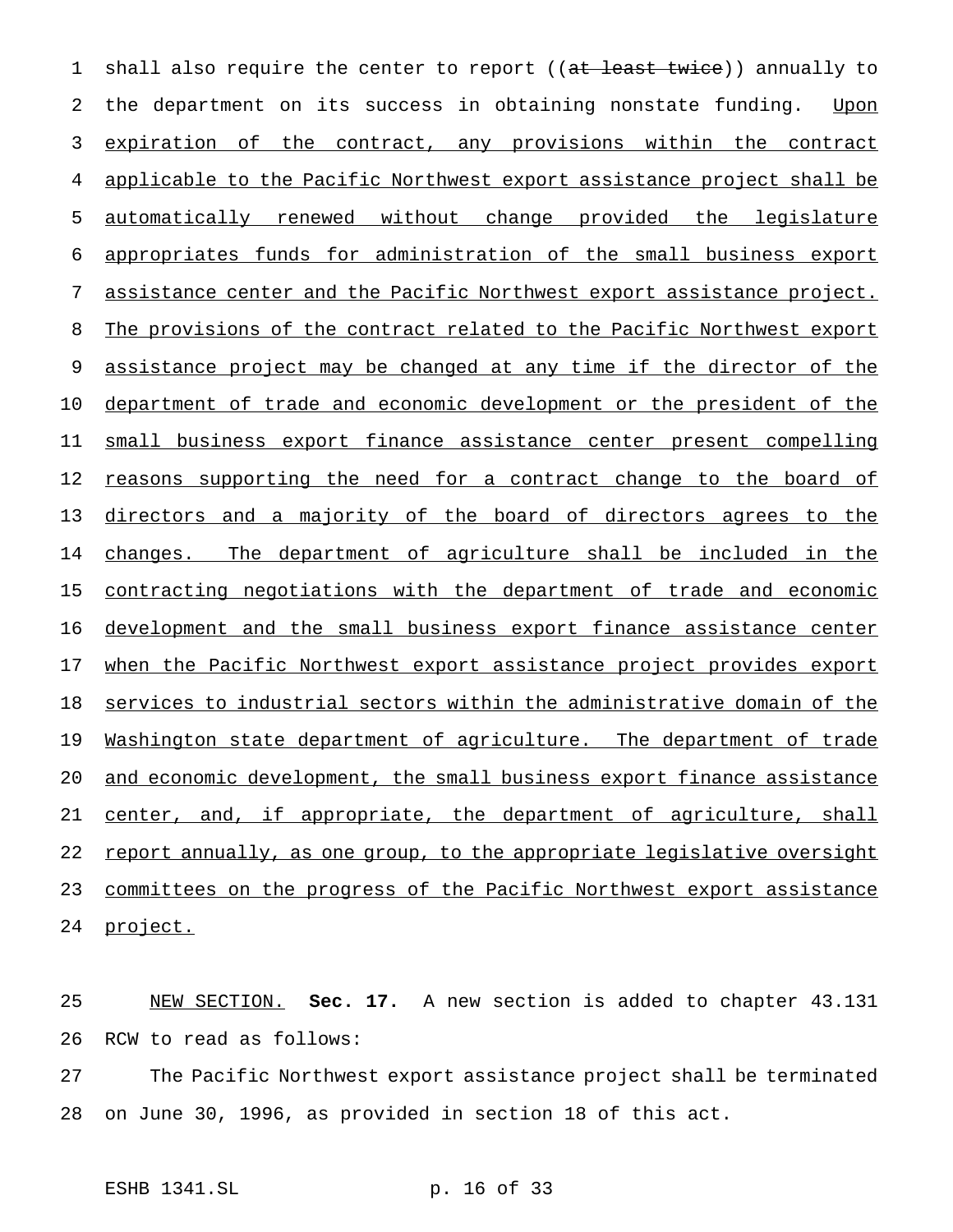NEW SECTION. **Sec. 18.** A new section is added to chapter 43.131 RCW to read as follows:

 The following acts or parts of acts, as now existing or hereafter amended, are each repealed, effective June 30, 1997:

(1) RCW 43.210.--- and 1991 c -- s 11 (section 11 of this act);

6 (2) RCW 43.210.--- and 1991 c -- s 12 (section 12 of this act);

(3) RCW 43.210.--- and 1991 c -- s 13 (section 13 of this act); and

(4) RCW 43.210.--- and 1991 c -- s 14 (section 14 of this act).

 **Sec. 19.** RCW 43.168.020 and 1988 c 42 s 18 are each amended to read as follows:

 Unless the context clearly requires otherwise, the definitions in this section apply throughout this chapter.

 (1) "Committee" means the Washington state development loan fund committee.

(2) "Department" means the department of community development.

 (3) "Director" means the director of the department of community development.

 (4) "Distressed area" means: (a) A county which has an unemployment rate which is twenty percent above the state average for the immediately previous three years; (b) a metropolitan statistical area, as defined by the office of federal statistical policy and standards, United States department of commerce, in which the average level of unemployment for the calendar year immediately preceding the year in which an application is filed under this chapter exceeds the average state unemployment for such calendar year by twenty percent. Applications under this subsection (4)(b) shall be filed by April 30, 27 1989;  $((or))$  (c) an area within a county, which area: (i) Is composed of contiguous census tracts; (ii) has a minimum population of five thousand persons; (iii) has at least seventy percent of its families

p. 17 of 33 ESHB 1341.SL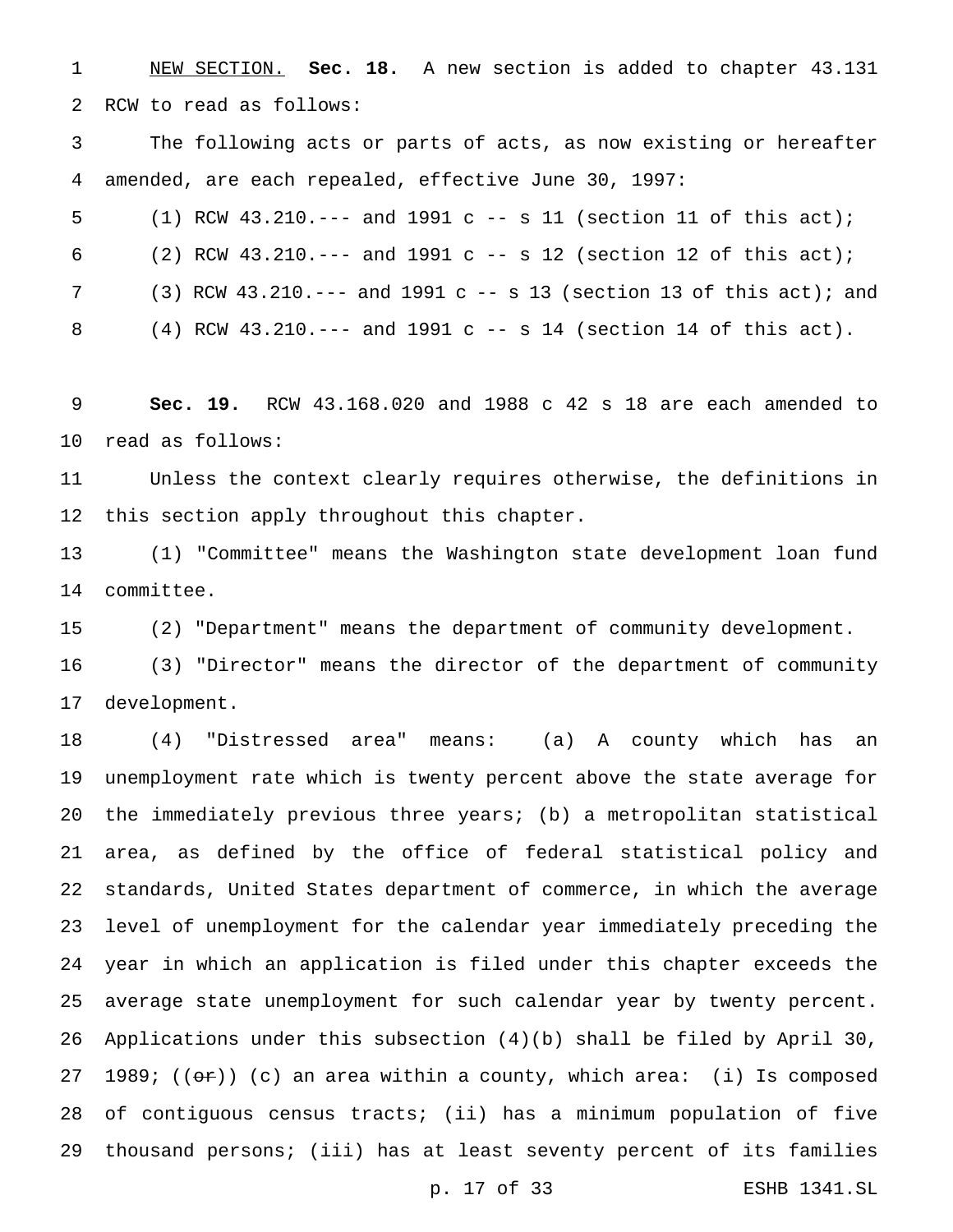and unrelated individuals with incomes below eighty percent of the county's median income for families and unrelated individuals; and (iv) has an unemployment rate which is at least forty percent higher than 4 the county's unemployment rate<sub>i</sub> or (d) a county designated as a timber impact area under section 2 of this act if an application is filed by July 1, 1993. For purposes of this definition, "families and unrelated individuals" has the same meaning that is ascribed to that term by the federal department of housing and urban development in its regulations authorizing action grants for economic development and neighborhood revitalization projects.

(5) "Fund" means the Washington state development loan fund.

 (6) "Local development organization" means a nonprofit organization which is organized to operate within an area, demonstrates a commitment to a long-standing effort for an economic development program, and makes a demonstrable effort to assist in the employment of unemployed or underemployed residents in an area.

 (7) "Project" means the establishment of a new or expanded business in an area which when completed will provide employment opportunities. "Project" also means the retention of an existing business in an area which when completed will provide employment opportunities.

 NEW SECTION. **Sec. 20.** A new section is added to chapter 43.168 RCW to read as follows:

 Any funds appropriated by the legislature to the development loan fund for purposes of the timber recovery act shall be used for development loans in timber impact areas as defined in section 2 of this act.

 **Sec. 21.** RCW 43.160.010 and 1989 c 431 s 61 are each amended to read as follows:

ESHB 1341.SL p. 18 of 33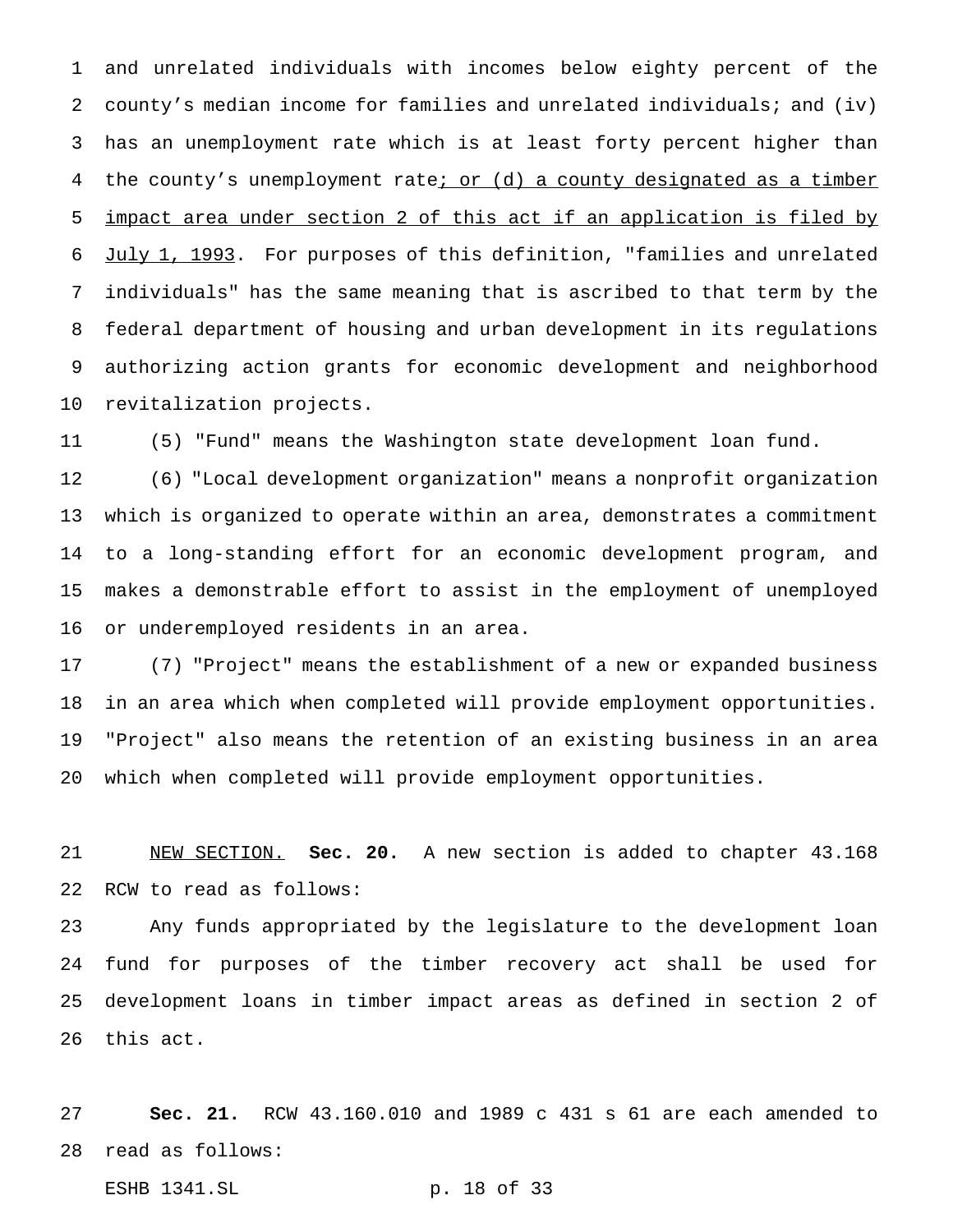(1) The legislature finds that it is the public policy of the state of Washington to direct financial resources toward the fostering of economic development through the stimulation of investment and job opportunities and the retention of sustainable existing employment for the general welfare of the inhabitants of the state. Reducing unemployment and reducing the time citizens remain jobless is important for the economic welfare of the state. A valuable means of fostering economic development is the construction of public facilities which contribute to the stability and growth of the state's economic base. Strengthening the economic base through issuance of industrial development bonds, whether single or umbrella, further serves to reduce unemployment. Consolidating issues of industrial development bonds when feasible to reduce costs additionally advances the state's purpose to improve economic vitality. Expenditures made for these purposes as authorized in this chapter are declared to be in the public interest, and constitute a proper use of public funds. A community economic revitalization board is needed which shall aid the development of economic opportunities. The general objectives of the board should include:

 (a) Strengthening the economies of areas of the state which have experienced or are expected to experience chronically high unemployment rates or below average growth in their economies;

 (b) Encouraging the diversification of the economies of the state and regions within the state in order to provide greater seasonal and cyclical stability of income and employment;

 (c) Encouraging wider access to financial resources for both large and small industrial development projects;

 (d) Encouraging new economic development or expansions to maximize employment;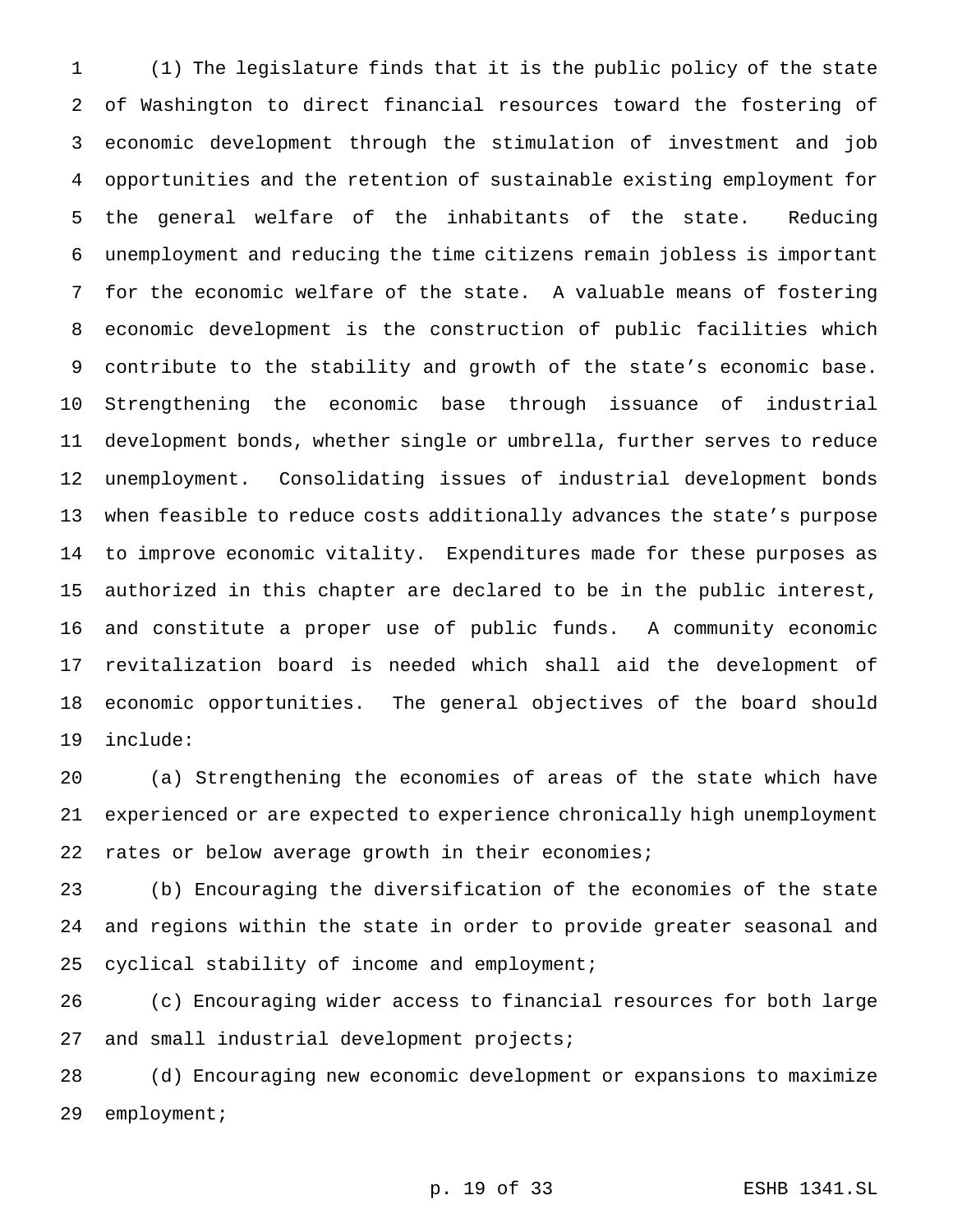(e) Encouraging the retention of viable existing firms and employment; and

 (f) Providing incentives for expansion of employment opportunities for groups of state residents that have been less successful relative to other groups in efforts to gain permanent employment.

 (2) The legislature also finds that the state's economic development efforts can be enhanced by, in certain instances, providing funds to improve state highways in the vicinity of new industries considering locating in this state or existing industries that are considering significant expansion.

 (a) The legislature finds it desirable to provide a process whereby the need for diverse public works improvements necessitated by planned economic development can be addressed in a timely fashion and with coordination among all responsible governmental entities.

 (b) It is the intent of the legislature to create an economic development account within the motor vehicle fund from which expenditures can be made by the department of transportation for state highway improvements necessitated by planned economic development. All such improvements must first be approved by the state transportation commission and the community economic revitalization board in accordance with the procedures established by RCW 43.160.074 and 47.01.280. It is further the intent of the legislature that such improvements not jeopardize any other planned highway construction projects. The improvements are intended to be of limited size and cost, and to include such items as additional turn lanes, signalization, illumination, and safety improvements.

 (3) The legislature also finds that the state's economic development efforts can be enhanced by providing funds to improve markets for those recyclable materials representing a large fraction of the waste stream. The legislature finds that public facilities which ESHB 1341.SL p. 20 of 33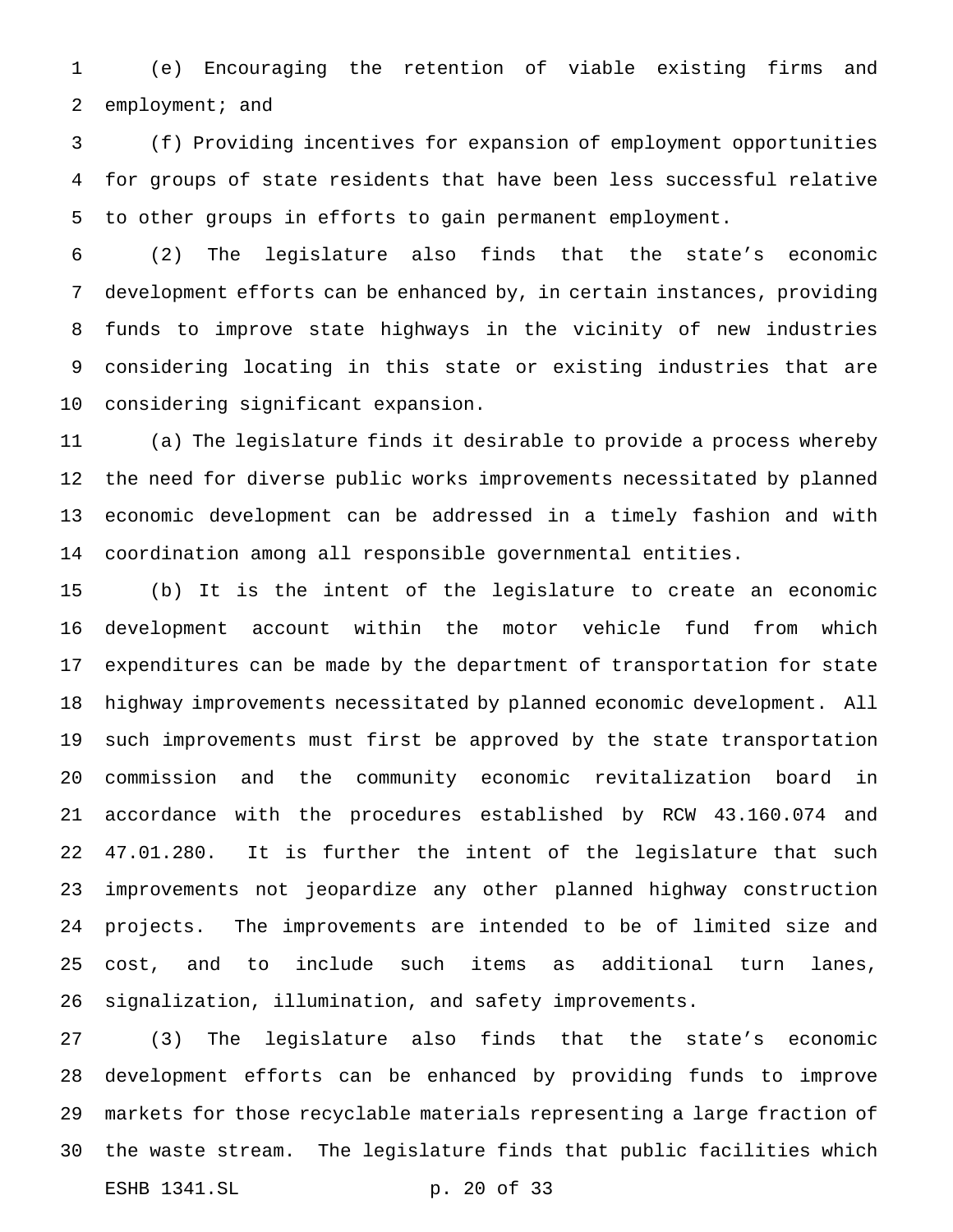result in private construction of processing or remanufacturing facilities for recyclable materials are eligible for consideration from the board.

 (4) The legislature finds that sharing economic growth state-wide 5 is important to the welfare of the state. Timber impact areas do not share in the economic vitality of the Puget Sound region. Infrastructure is one of several ingredients that are critical for 8 economic development. Timber impact areas generally lack the 9 infrastructure necessary to diversify and revitalize their economies. It is, therefore, the intent of the legislature to increase the 11 availability of funds to help provide infrastructure to timber impact 12 areas.

 **Sec. 22.** RCW 43.160.020 and 1985 c 466 s 58 are each amended to read as follows:

 Unless the context clearly requires otherwise, the definitions in this section apply throughout this chapter.

(1) "Board" means the community economic revitalization board.

 (2) "Bond" means any bond, note, debenture, interim certificate, or other evidence of financial indebtedness issued by the board pursuant to this chapter.

 (3) "Department" means the department of trade and economic development or its successor with respect to the powers granted by this chapter.

 (4) "Financial institution" means any bank, savings and loan association, credit union, development credit corporation, insurance company, investment company, trust company, savings institution, or other financial institution approved by the board and maintaining an office in the state.

p. 21 of 33 ESHB 1341.SL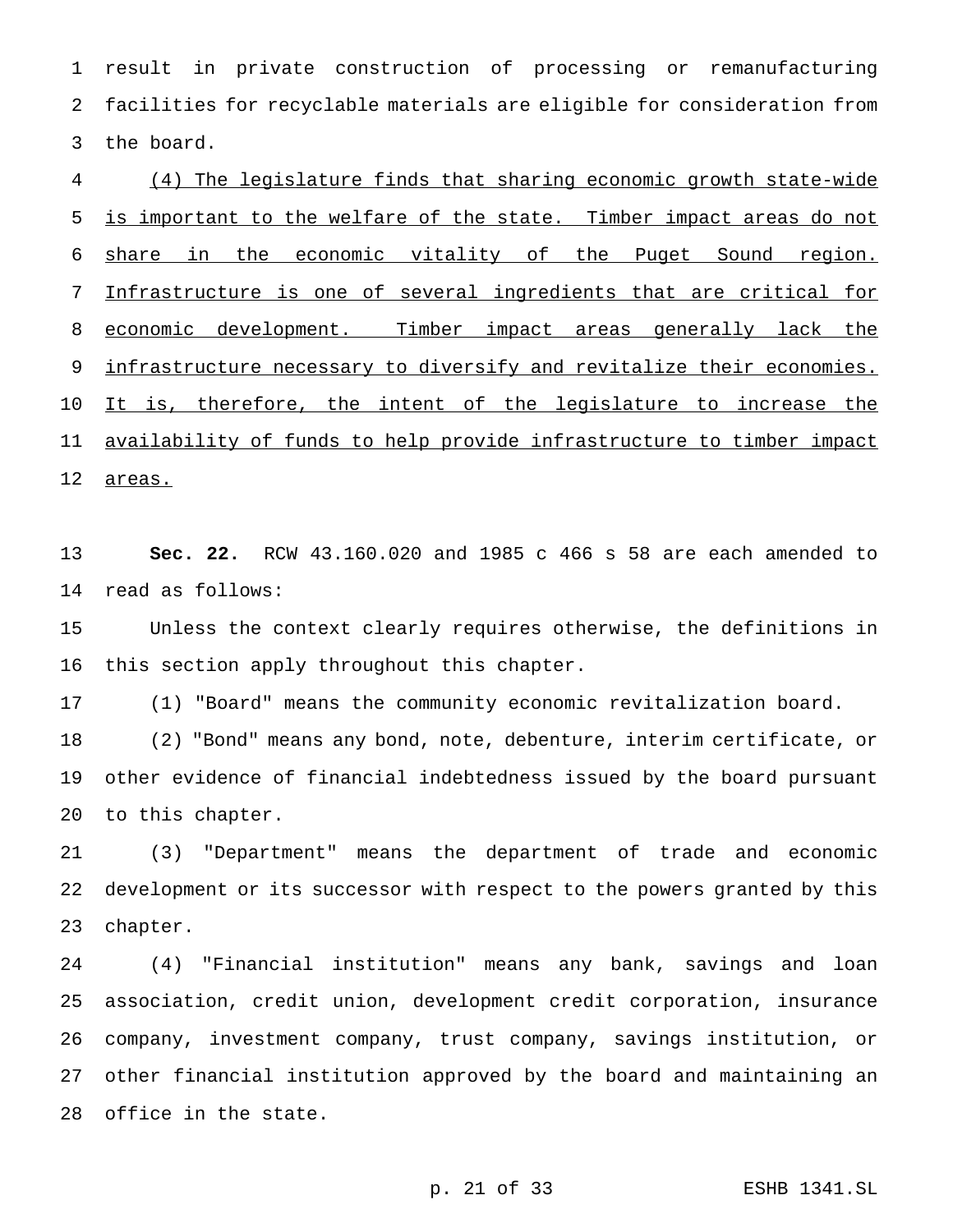(5) "Industrial development facilities" means "industrial development facilities" as defined in RCW 39.84.020.

 (6) "Industrial development revenue bonds" means tax-exempt revenue bonds used to fund industrial development facilities.

 (7) "Local government" means any port district, county, city, or town.

 (8) "Sponsor" means any of the following entities which customarily provide service or otherwise aid in industrial or other financing and are approved as a sponsor by the board: A bank, trust company, savings bank, investment bank, national banking association, savings and loan association, building and loan association, credit union, insurance company, or any other financial institution, governmental agency, or holding company of any entity specified in this subsection.

 (9) "Umbrella bonds" means industrial development revenue bonds from which the proceeds are loaned, transferred, or otherwise made available to two or more users under this chapter.

 (10) "User" means one or more persons acting as lessee, purchaser, mortgagor, or borrower under a financing document and receiving or applying to receive revenues from bonds issued under this chapter.

 (11) "Timber impact area" means a county having a population of less than five hundred thousand, or a city or town located within a 22 county having a population of less than five hundred thousand, and 23 meeting two of the following three criteria, as determined by the 24 employment security department, for the most recent year such data is available: (a) A lumber and wood products employment location quotient 26 at or above the state average; (b) projected or actual direct lumber 27 and wood products job losses of one hundred positions or more, except counties having a population greater than two hundred thousand but less 29 than five hundred thousand must have direct lumber and wood products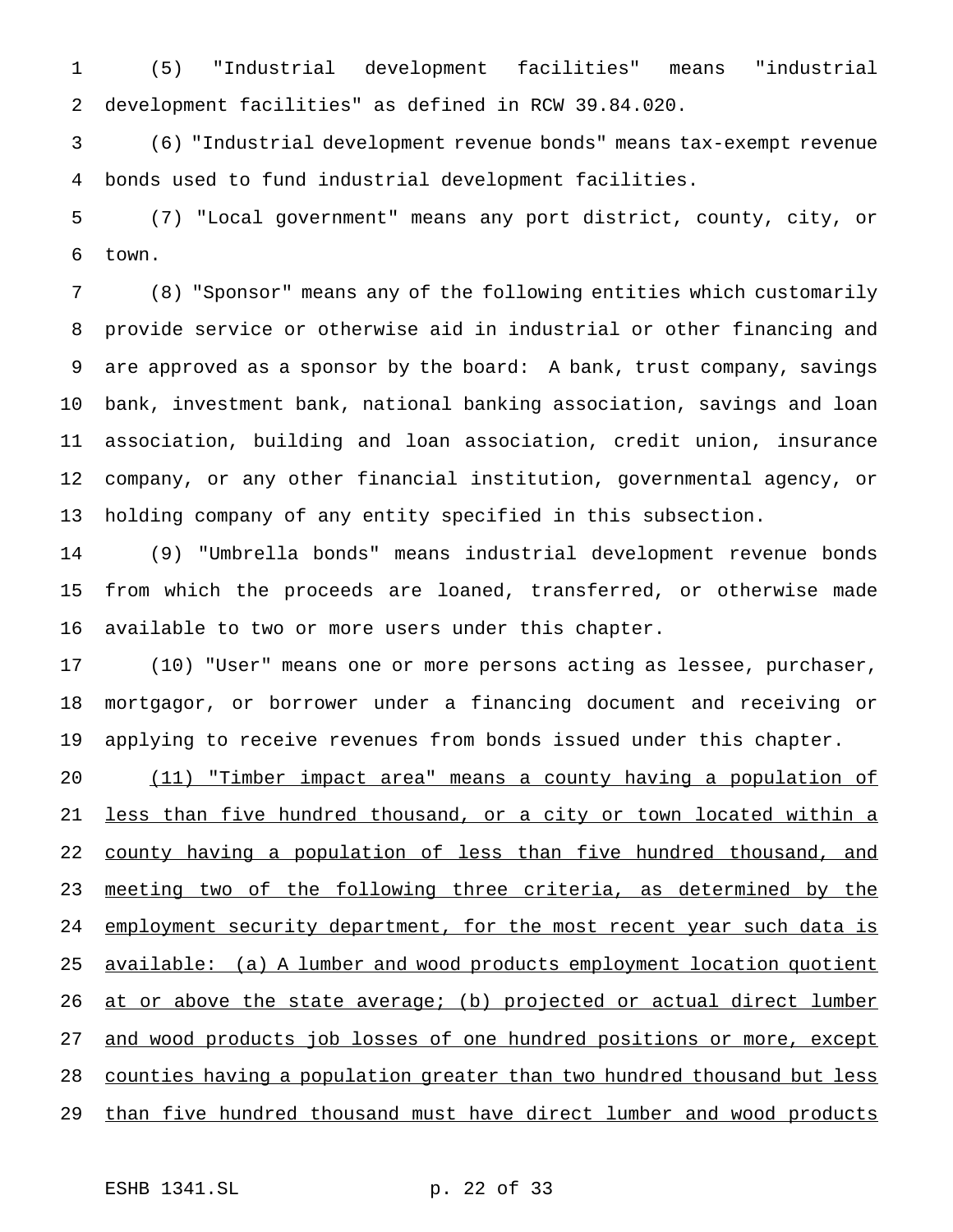1 job losses of one thousand positions or more; or (c) an annual

2 unemployment rate twenty percent or more above the state average.

 NEW SECTION. **Sec. 23.** A new section is added to chapter 43.160 RCW to read as follows:

 (1) The economic development account is created within the public facilities construction loan revolving fund under RCW 43.160.080. Moneys in the account may be spent only after appropriation. Expenditures from the account may be used only for the purposes of RCW 43.160.010(4) and this section. The account is subject to allotment procedures under chapter 43.88 RCW.

 (2) Applications under this section for assistance from the economic development account are subject to all of the applicable criteria set forth under this chapter, as well as procedures and criteria established by the board, except as otherwise provided.

 (3) Eligible applicants under this section are limited to political subdivisions of the state in timber impact areas that demonstrate, to the satisfaction of the board, the local economy's dependence on the forest products industry.

 (4) Applicants must demonstrate that their request is part of an economic development plan consistent with applicable state planning requirements. Applicants must demonstrate that tourism projects have been approved by the local government and are part of a regional tourism plan approved by the local and regional tourism organizations. Industrial projects must be approved by the local government and the associate development organization.

 (5) Publicly owned projects may be financed under this section upon proof by the applicant that the public project is a necessary component of, or constitutes in whole, a tourism project.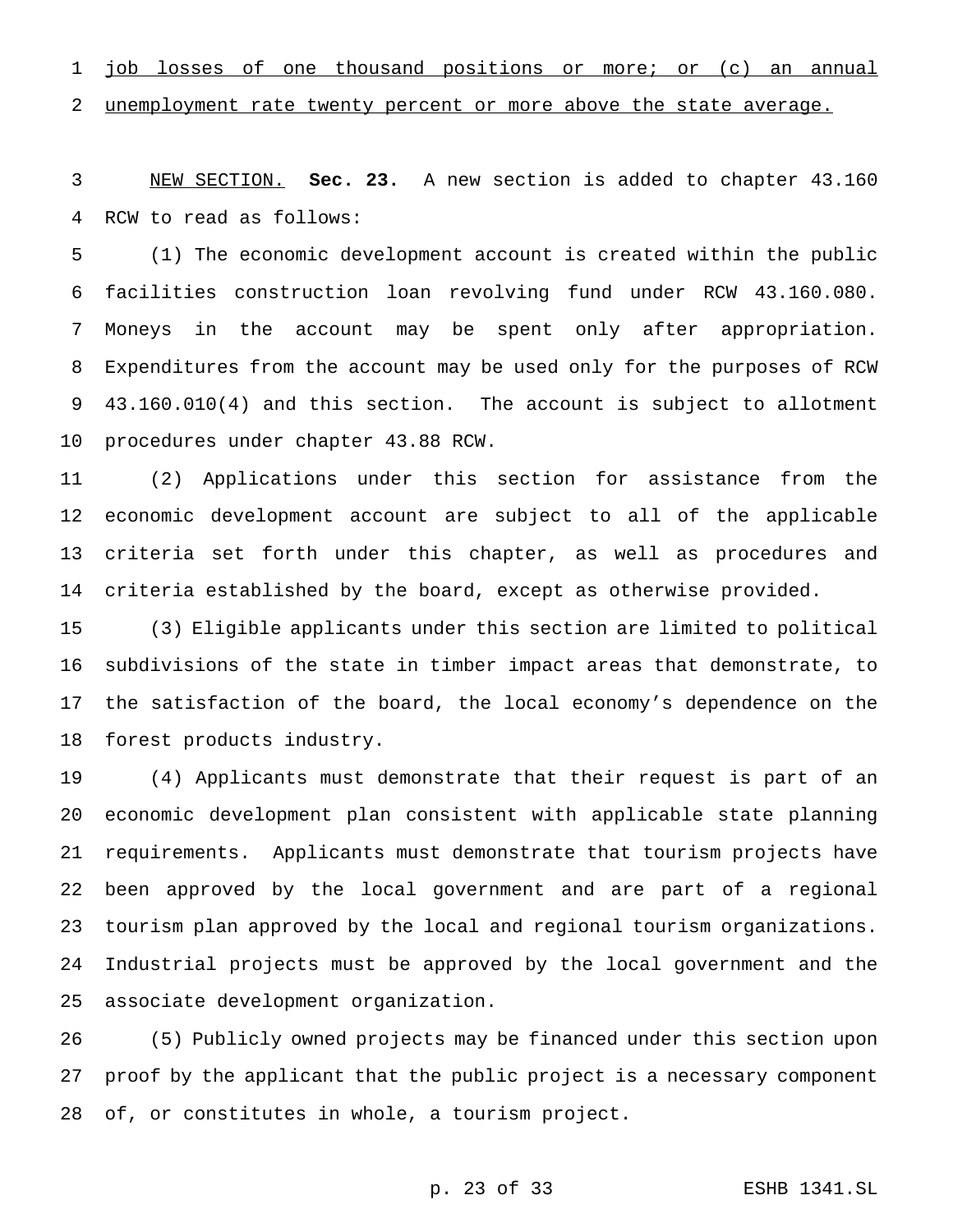(6) Applications must demonstrate local match and participation. Such match may include: Land donation, other public or private funds or both, or other means of local commitment to the project.

 (7) Board financing for feasibility studies shall not exceed twenty-five thousand dollars per study. Board funds for feasibility studies may be provided as a grant and require a dollar for dollar match with up to one-half in-kind match allowed.

 (8) Board financing for tourism projects shall not exceed two hundred fifty thousand dollars. Other public facility projects under this section shall not exceed five hundred thousand dollars. Loans with flexible terms and conditions to meet the needs of the applicants shall be provided. Grants may also be authorized, but only when, and to the extent that, a loan is not reasonably possible, given the limited resources of the political subdivision.

 (9) The board shall develop guidelines for allowable local match and feasibility studies.

 (10) Applications under this section need not demonstrate evidence that specific private development or expansion is ready to occur or will occur if funds are provided.

 (11) The board shall establish guidelines for making grants and loans under this section to ensure that the requirements of this chapter are complied with. The guidelines shall include:

 (a) A process to equitably compare and evaluate applications from competing communities.

 (b) Criteria to ensure that approved projects will have a high probability of success and are likely to provide long-term economic benefits to the community. The criteria shall include: (i) A minimum amount of local participation, determined by the board per application, to verify community support for the project; (ii) an analysis that establishes the project is feasible using standard economic principles; ESHB 1341.SL p. 24 of 33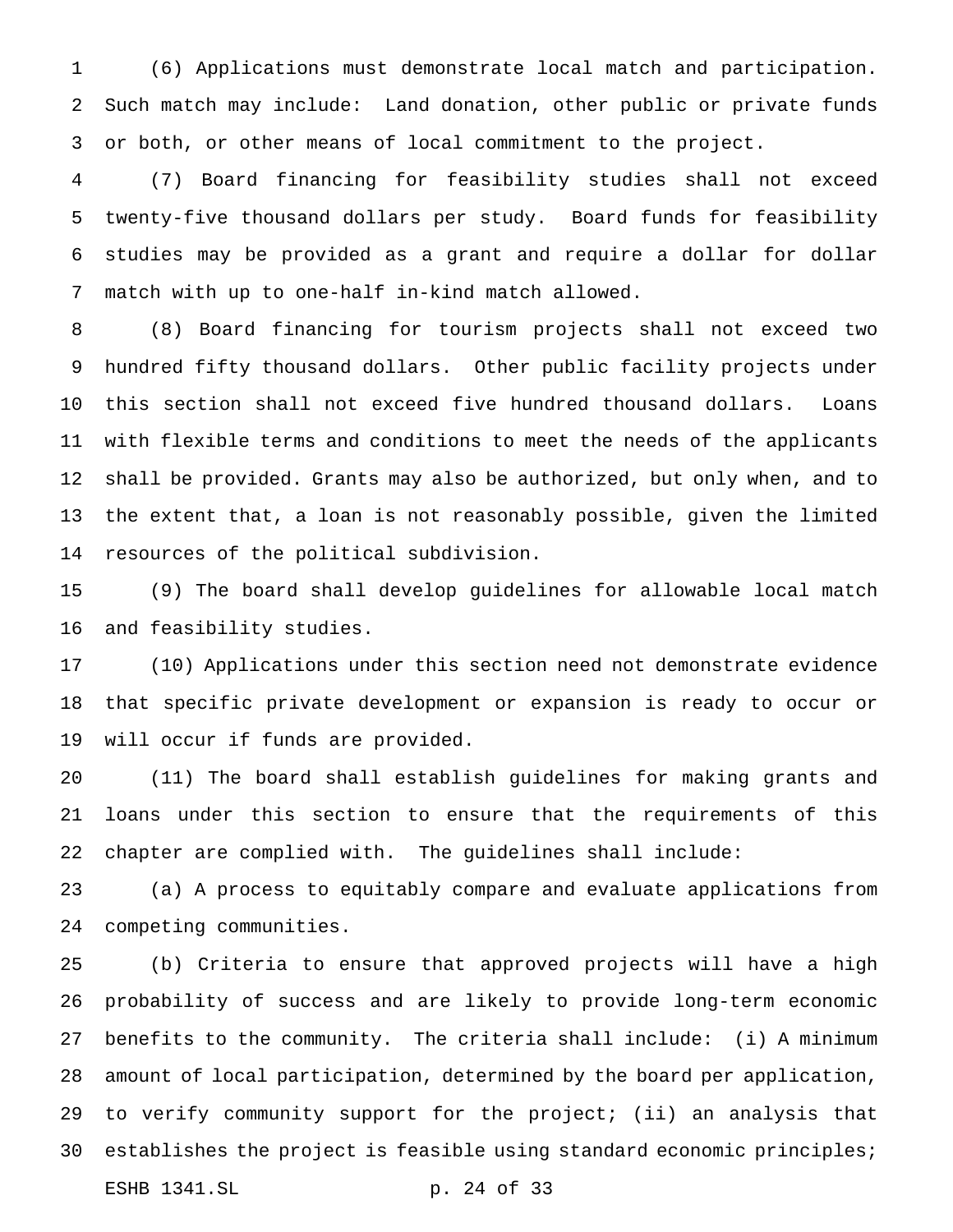and (iii) an explanation from the applicant regarding how the project is consistent with the communities' economic strategy and goals.

 (c) A method of evaluating the impact of the loans or grants on the economy of the community and whether the loans or grants achieved their purpose.

 **Sec. 24.** RCW 43.160.076 and 1985 c 446 s 6 are each amended to read as follows:

 (1) Except as authorized to the contrary under subsection (2) of this section, from all funds available to the board for loans and 10 grants, the board shall spend at least ((twenty)) fifty percent for 11 grants and loans for projects in distressed counties or timber impact 12 <u>areas</u>. For purposes of this section, the term "distressed counties" includes any county, in which the average level of unemployment for the three years before the year in which an application for a loan or grant is filed, exceeds the average state employment for those years by twenty percent.

 (2) If at any time during the last six months of a biennium the board finds that the actual and anticipated applications for qualified 19 projects in distressed counties or timber impact areas are clearly 20 insufficient to use up the ((twenty)) fifty percent allocation, then the board shall estimate the amount of the insufficiency and during the remainder of the biennium may use that amount of the allocation for 23 loans and grants for projects not located in distressed counties or 24 timber impact areas.

 NEW SECTION. **Sec. 25.** A new section is added to chapter 43.160 RCW to read as follows:

 (1) Except as authorized to the contrary under subsection (2) of this section, from all funds available to the board for loans and

p. 25 of 33 ESHB 1341.SL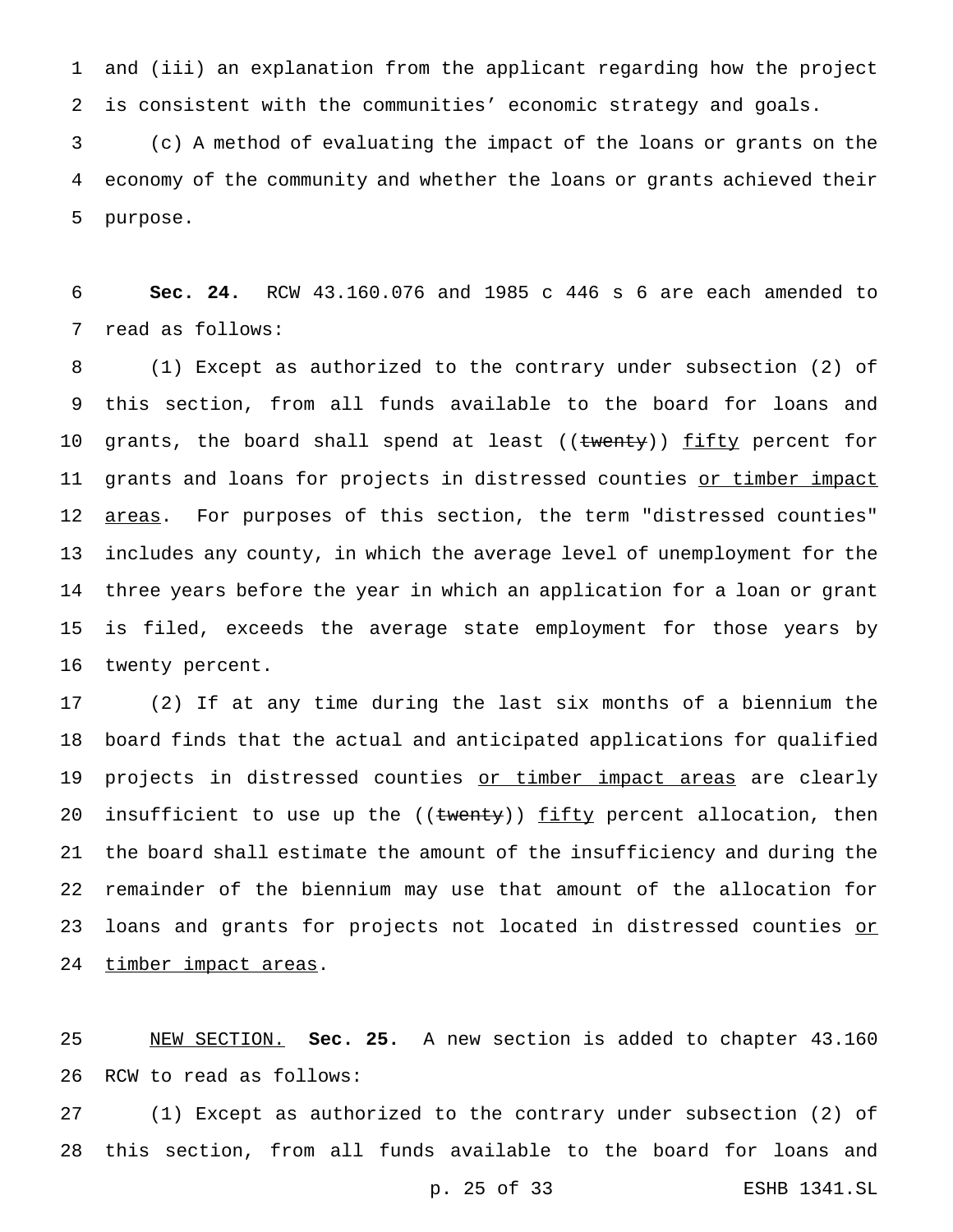grants, the board shall spend at least twenty percent for grants and loans for projects in distressed counties. For purposes of this section, the term "distressed counties" includes any county, in which the average level of unemployment for the three years before the year in which an application for a loan or grant is filed, exceeds the average state employment for those years by twenty percent.

 (2) If at any time during the last six months of a biennium the board finds that the actual and anticipated applications for qualified projects in distressed counties are clearly insufficient to use up the twenty percent allocation, then the board shall estimate the amount of the insufficiency and during the remainder of the biennium may use that amount of the allocation for loans and grants for projects not located in distressed counties.

 NEW SECTION. **Sec. 26.** (1) For the period beginning July 1, 1991, and ending June 30, 1993, in timber impact areas the public works board may award low-interest or interest-free loans to local governments for construction of new public works facilities that stimulate economic growth or diversification.

 (2) For the purposes of this section and section 27 of this act: (a) "Public facilities" means bridge, road and street, domestic water, sanitary sewer, and storm sewer systems.

 (b) "Timber impact area" means a county having a population of less than five hundred thousand, or a city or town located within a county having a population of less than five hundred thousand, and meeting two of the following three criteria, as determined by the employment security department, for the most recent year such data is available: (i) A lumber and wood products employment location quotient at or above the state average; (ii) projected or actual direct lumber and wood products job losses of one hundred positions or more, except counties ESHB 1341.SL p. 26 of 33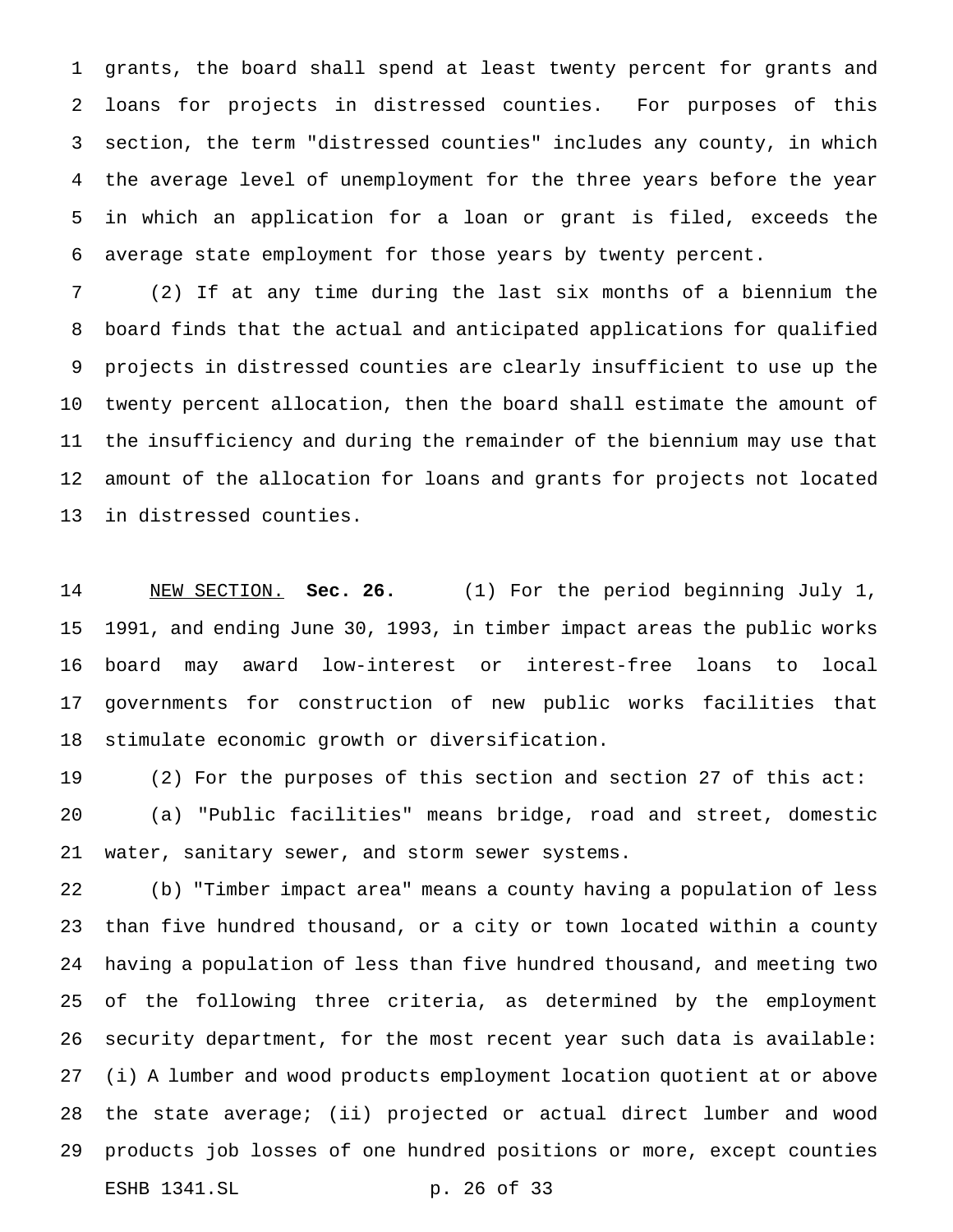having a population greater than two hundred thousand but less than five hundred thousand must have direct lumber and wood products job losses of one thousand positions or more; or (iii) an annual unemployment rate twenty percent or more above the state average.

 (3) The loans may have a deferred payment of up to five years but shall be repaid within twenty years. The public works board may require other terms and conditions and may charge such rates of interest on its loans as it deems appropriate to carry out the purposes of this section. Repayments shall be made to the public works assistance account.

 (4) The board may make such loans irrespective of the annual loan cycle and reporting required in RCW 43.155.070.

 NEW SECTION. **Sec. 27.** (1) As authorized by section 26 of this act, the board shall establish criteria for awarding loans to local governments in timber impact areas including, but not limited to, the following:

 (a) If a county or city, the local government must be imposing the tax authorized by chapter 82.46 RCW at a rate of at least one-quarter of one percent;

 (b) The local government must have in place a capital improvement plan meeting standards established by the board and an economic development plan meeting standards established by the department;

 (c) The local economy must have experienced or be about to experience employment losses due to the timber economy;

 (d) The proposed project must provide an opportunity to create or retain jobs within the local economy. Priority may be given to those projects that provide an opportunity to retain or create jobs for the pool of local workers affected by the timber economy;

p. 27 of 33 ESHB 1341.SL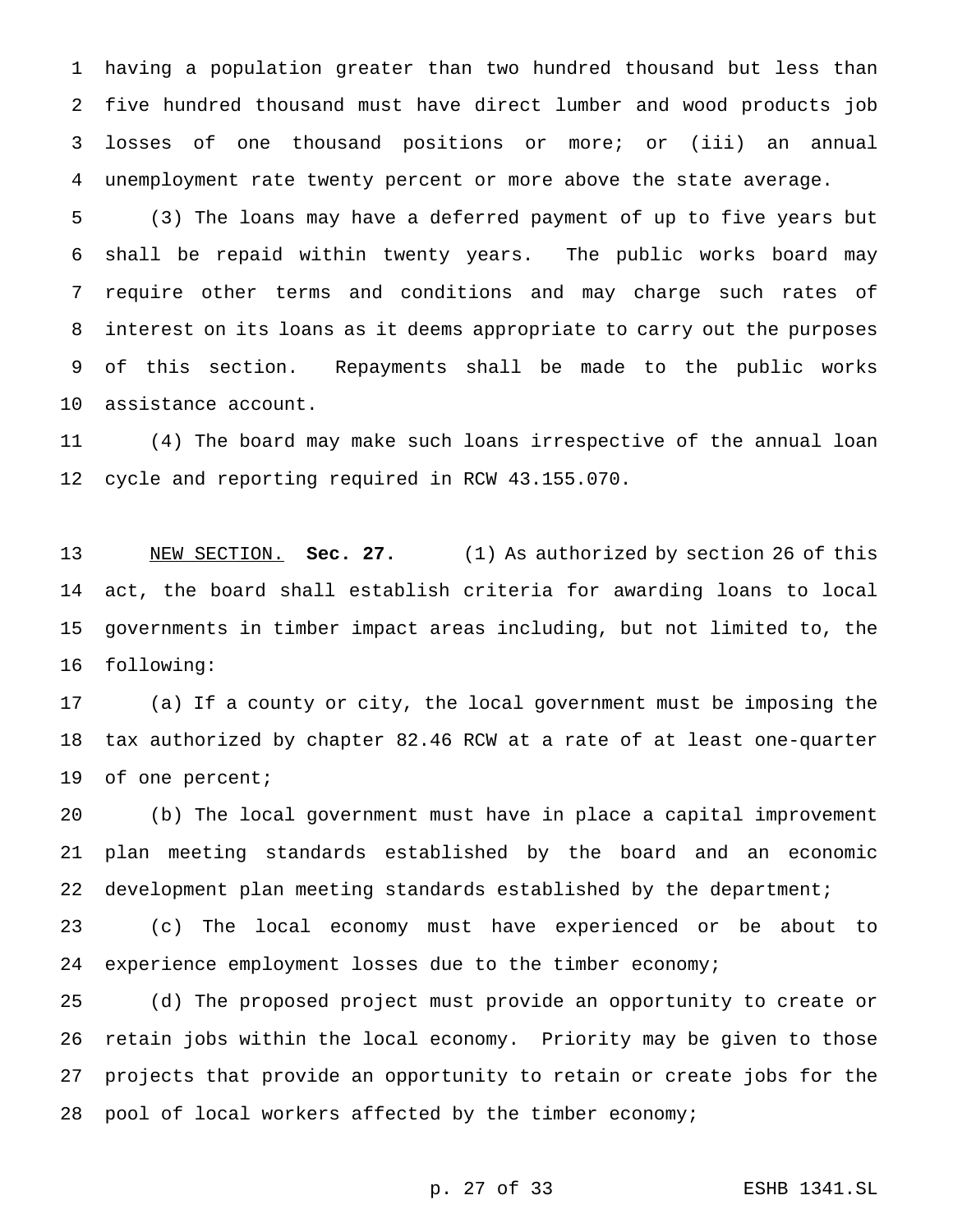(e) The local government must provide reasonable assurances of its 2 ability to repay the debt; and

 (f) The local government must meet any additional guidelines and criteria established by the board for awarding loan funds.

 (2) Existing debt or other financial obligations of the local government shall not be refinanced under this section and section 26 of this act.

 (3) The board shall award loans only to those projects that meet the criteria and will fulfill the purpose of this section and section 26 of this act. Any funds not obligated at the close of the biennium shall be returned to the public works assistance account.

 **Sec. 28.** RCW 43.17.065 and 1990 1st ex.s. c 17 s 77 are each amended to read as follows:

14 (1) Where power is vested in a department to issue permits, licenses, certifications, contracts, grants, or otherwise authorize action on the part of individuals, businesses, local governments, or public or private organizations, such power shall be exercised in an expeditious manner. All departments with such power shall cooperate with officials of the business assistance center of the department of trade and economic development, and any other state officials, when such officials request timely action on the part of the issuing department.

 (2) After August 1, 1991, any agency to which subsection (1) of 24 this section applies shall, with regard to any permits or other actions 25 that are necessary for economic development in timber impact areas, as defined in section 2 of this act, respond to any completed application 27 within forty-five days of its receipt; any response, at a minimum, 28 shall include:

ESHB 1341.SL p. 28 of 33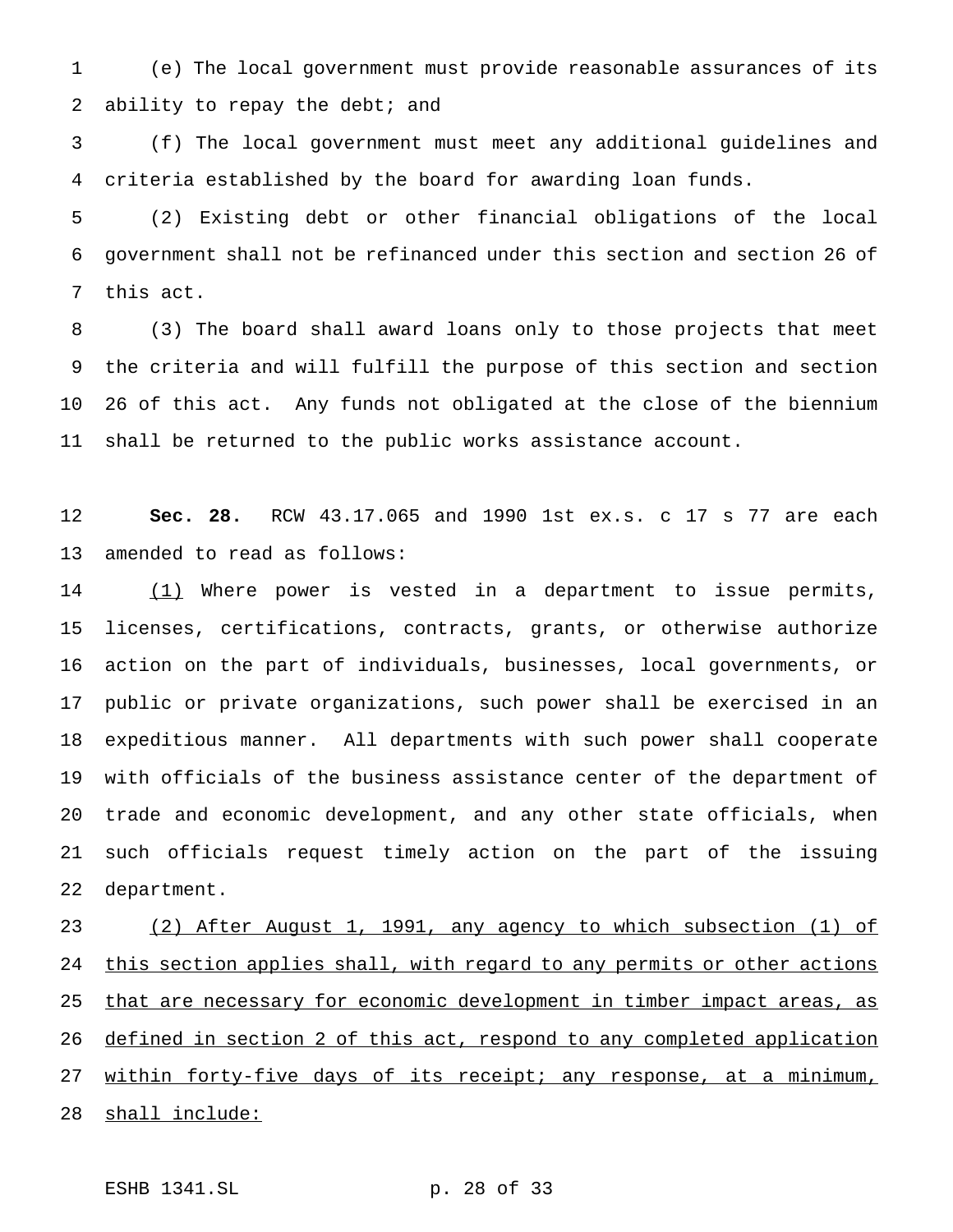(a) The specific steps that the applicant needs to take in order to

2 have the application approved; and

 (b) The assistance that will be made available to the applicant by the agency to expedite the application process.

- (3) The agency timber task force established in section 4 of this act shall oversee implementation of this section.
- (4) Each agency shall define what constitutes a completed application and make this definition available to applicants.

 **Sec. 29.** RCW 53.36.030 and 1990 c 254 s 1 are each amended to read as follows:

11 ((A)) (1)(a) Except as provided in (b) of this subsection, a port district may at any time contract indebtedness or borrow money for district purposes and may issue general obligation bonds therefor not exceeding an amount, together with any existing indebtedness of the district not authorized by the voters, of one-fourth of one percent of 16 the value of the taxable property in the district( $(i \cdot \text{and},)$ ).

 (b) Port districts having less than eight hundred million dollars 18 in value of taxable property may at any time contract indebtedness or 19 borrow money for port district purposes and may issue general obligation bonds therefor not exceeding an amount, combined with existing indebtedness of the district not authorized by the voters, of 22 three-eighths of one percent of the value of the taxable property in the district. Prior to contracting for any indebtedness authorized by 24 this subsection  $(1)(b)$ , the port district must have a comprehensive plan for harbor improvements or industrial development and a long-term financial plan approved by the department of community development. 27 The department of community development is immune from any liability for its part in reviewing or approving port district's improvement or development plans, or financial plans. Any indebtedness authorized by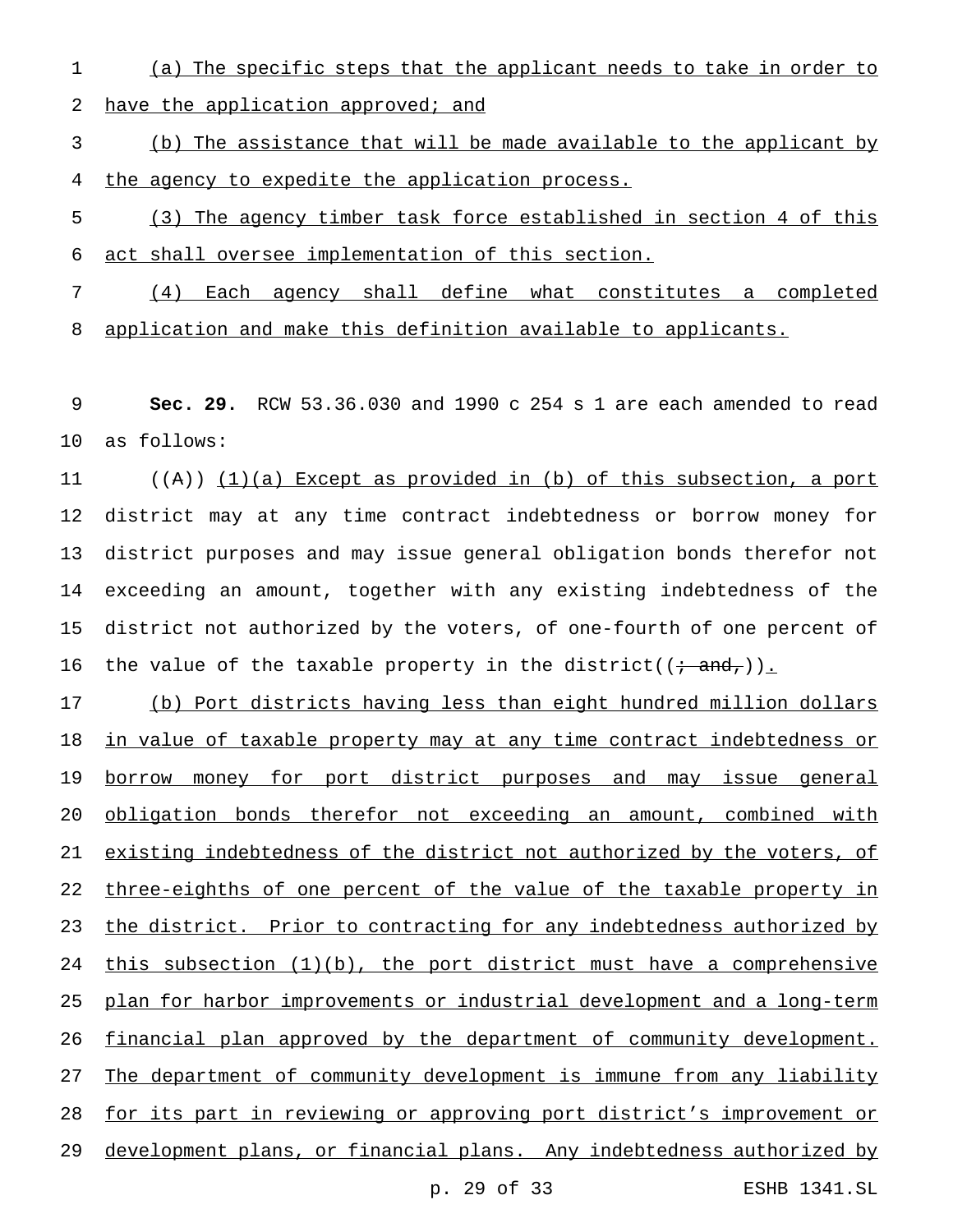this subsection (1)(b) may be used only to acquire or construct a facility, and, prior to contracting for such indebtedness, the port 3 district must have a lease contract for a minimum of five years for the facility to be acquired or constructed by the debt.

5 (2) With the assent of three-fifths of the voters voting thereon at 6 a general or special port election called for that purpose, a port district may contract indebtedness or borrow money for district purposes and may issue general obligation bonds therefor provided the total indebtedness of the district at any such time shall not exceed three-fourths of one percent of the value of the taxable property in 11 the district((: PROVIDED FURTHER, That)).

12 (3) In addition to the indebtedness authorized under subsections 13 (1) and (2) of this section, port districts having less than two hundred million dollars in value of taxable property and operating a municipal airport may at any time contract indebtedness or borrow money for airport capital improvement purposes and may issue general obligation bonds therefor not exceeding an additional one-eighth of one percent of the value of the taxable property in the district without authorization by the voters; and, with the assent of three-fifths of the voters voting thereon at a general or special port election called for that purpose, may contract indebtedness or borrow money for airport capital improvement purposes and may issue general obligation bonds therefor for an additional three-eighths of one percent provided the total indebtedness of the district for all port purposes at any such time shall not exceed one and one-fourth percent of the value of the taxable property in the district.

27 (4) Any port district may issue general district bonds evidencing any indebtedness, payable at any time not exceeding fifty years from 29 the date of the bonds. ((Such)) Any contract for indebtedness or borrowed money authorized by RCW 53.36.030(1)(b) shall not exceed ESHB 1341.SL p. 30 of 33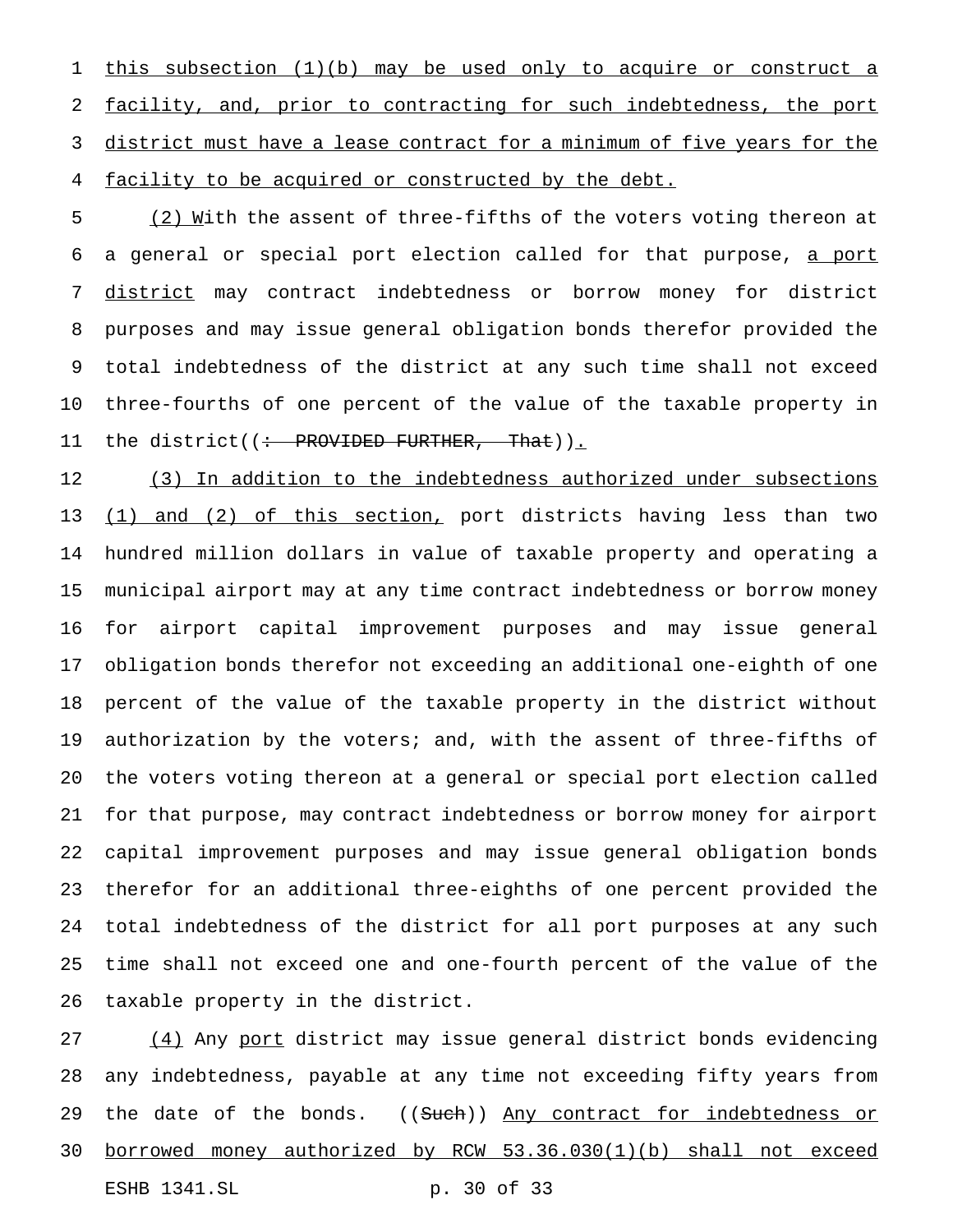1 twenty-five years. The bonds shall be issued and sold in accordance with chapter 39.46 RCW.

 (5) Elections required under this section shall be held as provided in RCW 39.36.050.

 (6) For the purpose of this section, "indebtedness of the district" shall not include any debt of a county-wide district with a population less than twenty-five hundred people when the debt is secured by a mortgage on property leased to the federal government; and the term "value of the taxable property" shall have the meaning set forth in RCW 39.36.015.

11 ((Such bonds shall be issued and sold in accordance with chapter  $12 \frac{39.46 \text{ RCW}}{100 \text{ N}}$ 

 NEW SECTION. **Sec. 30.** A new section is added to chapter 43.31 RCW to read as follows:

 (1)(a) Subject to funding for this subsection, the department shall contract with the small business export finance assistance center, created in chapter 43.210 RCW, to assist businesses in timber impact areas obtain financing for the export of their products. The department shall assist the small business export finance assistance center to ensure the services available under this subsection are understood and accessible in timber impact areas.

 (b) Subject to funding for the necessary reserve funds, the Washington economic development finance authority, created in chapter 43.163 RCW, shall provide financing for export transactions where the product being exported is produced in a timber impact area.

 (2) The department may make rules that are necessary to carry out this section and to coordinate the service described in this section and to prioritize the services based on greatest negative impact from the harvest reductions.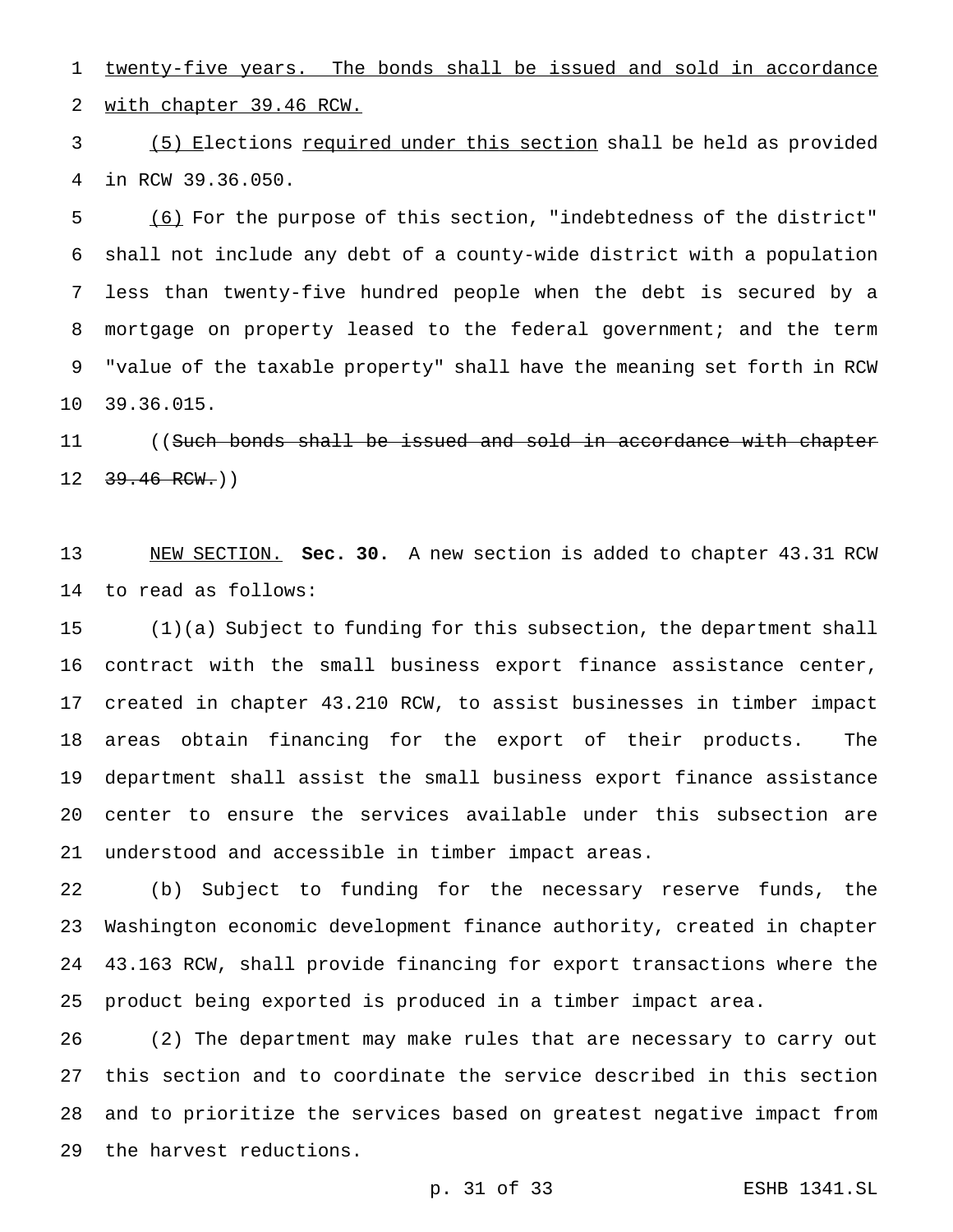(3) For purposes of this section, the definitions of "timber impact area" is the same as section 2 of this act.

 NEW SECTION. **Sec. 31.** (1) Sections 2 through 10 of this act are each added to chapter 43.31 RCW.

 (2) Sections 11 through 14 of this act are each added to chapter 43.210 RCW.

 NEW SECTION. **Sec. 32.** RCW 43.160.076 and 1991 c -- s 24 (section 24 of this act) & 1985 c 446 s 6 are each repealed effective June 30, 1993.

 NEW SECTION. **Sec. 33.** Section 23 of this act expires June 30, 1993.

 NEW SECTION. **Sec. 34.** Section 25 of this act shall take effect July 1, 1993.

 NEW SECTION. **Sec. 35.** Section 20 of this act is necessary for the immediate preservation of the public peace, health, or safety, or support of the state government and its existing public institutions, and shall take effect immediately.

 NEW SECTION. **Sec. 36.** If specific funding for the purposes of section 5 of this act, referencing this act by section and bill number, is not provided by June 30, 1991, in the omnibus appropriations act, section 5 of this act shall be null and void.

 NEW SECTION. **Sec. 37.** If specific funding for the purposes of section 7 of this act, referencing this act by section and bill number, ESHB 1341.SL p. 32 of 33